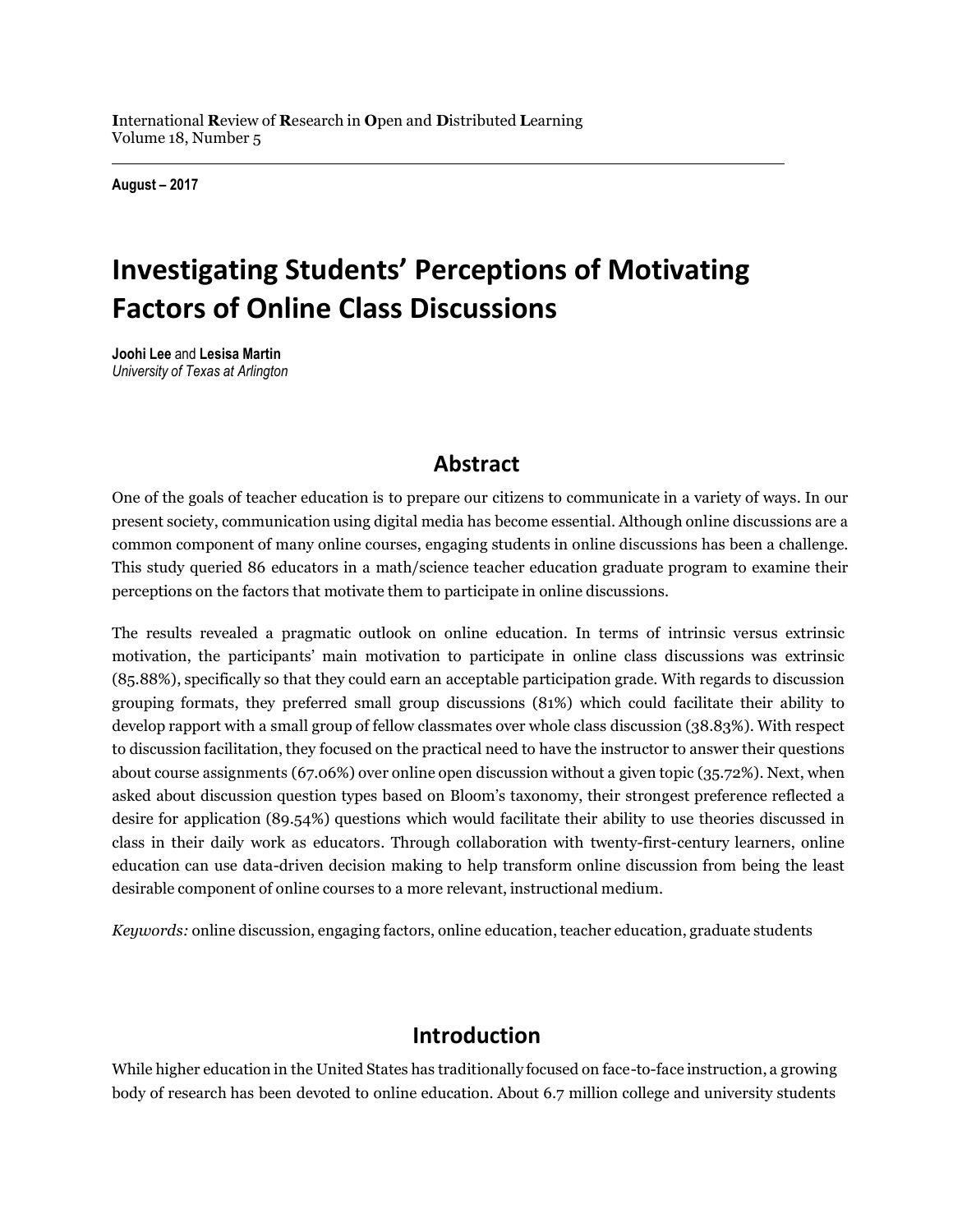took at least one online course in 2012, and this number increased to 7.1 million in 2013 (Allen & Seaman, 2013). This reflects current trends showing the rapid growth of online enrollment in higher education. Many universities and colleges have been expanding online education or considering offering online education courses or programs (Ambient Insight Research, 2009; Christensen, Horn, Caldera, & Soares, 2011; Nagel, 2010). Considering the current growth of online learning, the major concern in the field of online education is how to provide students with a quality online education experience. In response to this issue, it has become critical to closely examine components of online education such as online course design and online course discussion.

Peer interactions and communication in social and cultural contexts have long been considered to be highly effective in learning (Berk & Winsler, 1995). Online interactions and discussions among students and instructors have become a significant part of online coursework (Du & Xu, 2010; Hall, 2015) because interaction, collaboration, communication, and discussions are seen as key elements for making online learning meaningful to students (Russell, Kleiman, Carey, & Douglas, 2009). In the field of teacher education, active online communication among citizens is considered critical because a goal of teacher education is to prepare educators to efficiently communicate with students and the public in a variety of media including digital (Hew & Cheung, 2012).

Online education offers learners a variety of benefits. The online format allows learners who may not be able to attend face-to-face classes due to work or family obligations the opportunity to pursue a degree online via asynchronous coursework (Hartnett, 2016). Through the asynchronous format option, class discussion is not limited to the class period or office hours; the 24 hours/7 days a week format gives teacher candidates an expanded, flexible forum for networking, discussing, and debating class content (Bonk & Khoo, 2014). The online class discussion format offers opportunities for active participation and can provide learners time to think and to compose their thoughts before sharing their views online (Bonk & Khoo, 2014; Hew & Cheung, 2012). However, some learners have expressed dissatisfaction regarding online class discussions (Lee, 2014; Gerbic, 2006; Hartnett, 2016; Hew & Cheung, 2012; Pisutova-Gerber & Malovicova, 2009). In order to build a more engaging environment for online discussion that promotes active student participation, it is necessary to identify which characteristics promote learner engagement during online course discussions.

## **Theoretical Frameworks**

Two key components that influence active participation during online class discussions are the instructor and the learners. The instructor may use the Community of Inquiry (COI) (Garrison, Anderson, & Archer, 2000) to design and implement the course. However, the interactions between the Community of Inquiry and intrinsic/extrinsic motivation can come into play when learners decide how they will respond to the course design and implementation based on their intrinsic and extrinsic motivations (Deci, Cascio, & Krusell, 1975; Deci & Ryan, 1985; Ryan & Deci, 2000). By directly querying the participants, we sought to see how the interplay between their response to the Community of Inquiry and intrinsic/extrinsic motivation can be used to facilitate learners' interest in online course discussions. The study included two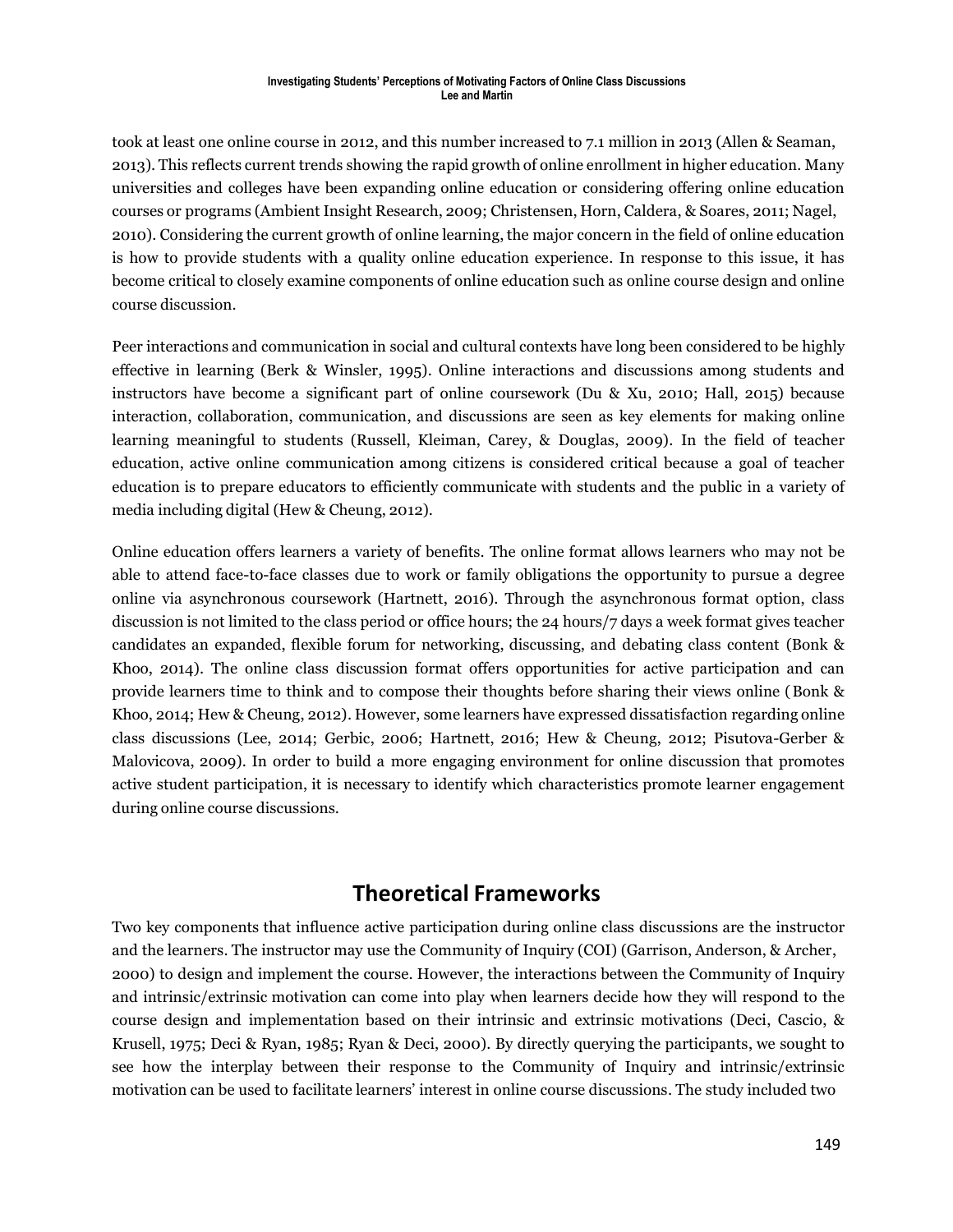conceptual frameworks: Community of Inquiry and intrinsic/extrinsic motivation (See Figure 1 for the figural theoretical framework of this study).



*Figure 1.* The interrelationship between the conceptual frameworks.

### **Community of Inquiry**

The Community of Inquiry model has been commonly used to investigate three types of presence: cognitive presence, social presence, and teaching presence (Arbaugh et al., 2008; Garrison et al., 2000). Cognitive presence involves types of pedagogical activities resulting in student learning processes and outcomes (Garrison, Anderson, & Archer, 2001). Social presence in online learning includes creating a sense of a supportive virtual community and developing a trusting and safe environment for peers and instructors (Meyer, 2014). Social presence involves a feeling of connection to other classmates, which often functions as a factor for motivating student learning (Sweet & Michaelson, 2012). Finally, teaching presence includes instructional design and organization, facilitation, direct instruction, and the managerial responsibilities involved in the course. Teaching presence is the "design, facilitation and direction of cognitive and social processes for the purpose of realizing personally meaningful and educationally worthwhile learning outcomes" (Garrison, 2007, p. 24). Some examples of teaching presence associated particularly with discussions include grouping students for online discussion (Lee, 2014; Garrison et al., 2001), facilitating discussion (Russell et al., 2009), and submitting guiding or focal questions or content to guide the discussions (Rettig, 2013).

### **Intrinsic and Extrinsic Motivation**

Learner motivation is viewed as crucial to the learners' success in an online coursework environment because it can influence students' decisions to stay in or drop out of a course (Bonk & Khoo, 2014), their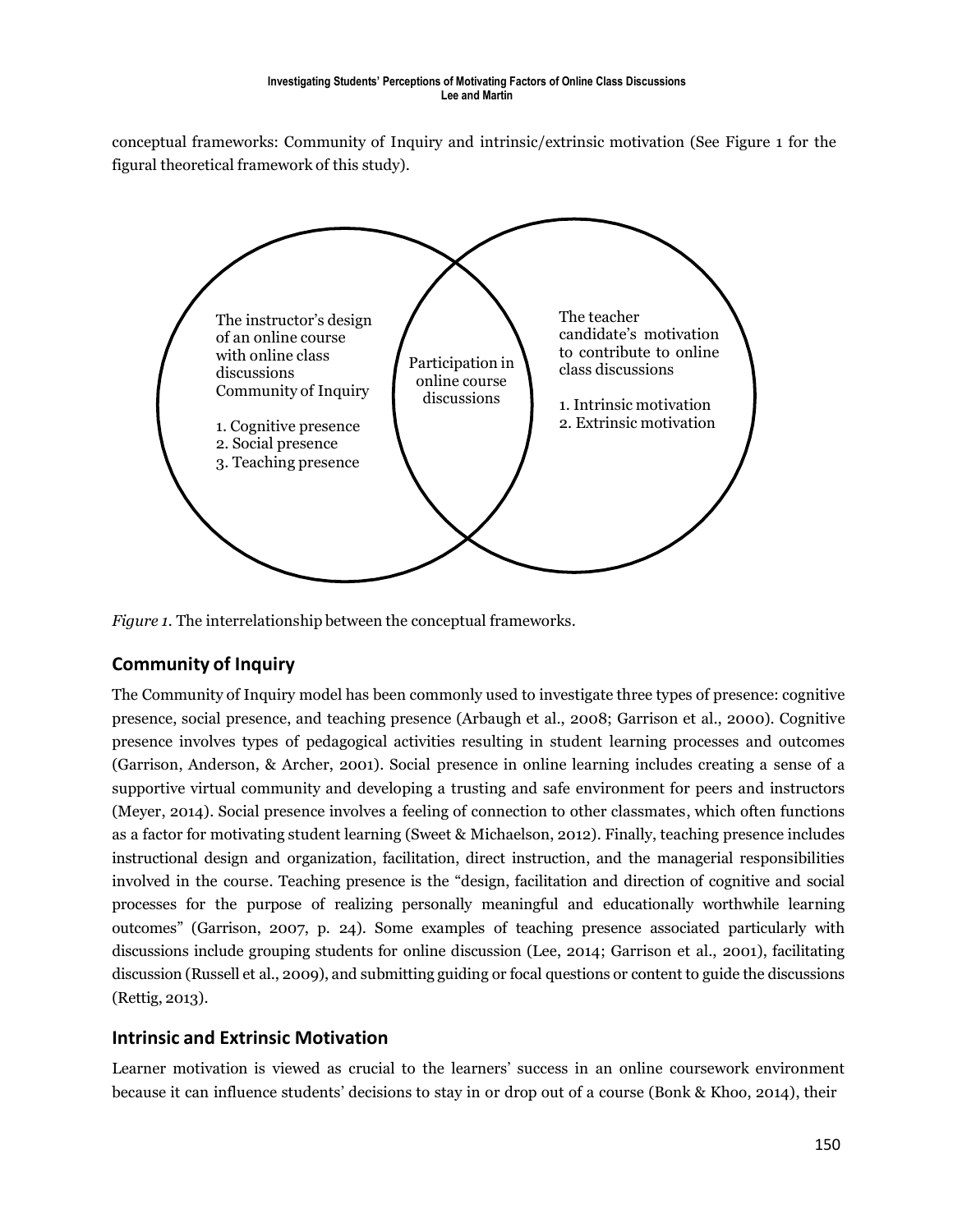degree of engagement in the course, the quality of the work, and their level of achievement in the online course (Hartnett, 2016). Intrinsic motivation refers to "doing something because it is inherently interesting or enjoyable" (Ryan & Deci, 2000, p. 55) while extrinsic motivation refers to "doing something because it produces a separable outcome" (Ryan & Deci, 2000, p. 55). Sometimes, these motivators interact with each other to promote or undermine one's intrinsic motivations in social contexts (Ryan & Deci, 2000). When students are intrinsically motivated, learning outcomes can be maximized. On the other hand, extrinsic motivation sometimes tends to undermine intrinsic motivation based on autonomy in one's own social context. Students tend to be intrinsically motivated when they feel in control or have choice, possess high perceived competence, receive informational rewards, and the activity is task-involved (Mandigo & Holt, 2000). When a student feels controlled by external factors, the level of intrinsic motivation is undermined.

## **Literature Review**

In a study evaluating different components of online courses, United States educators in an online graduate teacher education program rated online discussion as the least useful componentin online courses (Lee, 2014). Learners' disinterest for online course discussion is not an isolated issue; both in the United States and overseas, learners have shown distaste for online course discussions. Fung (2004) documented the interests in online discussion of students enrolled in teacher education programs in Hong Kong and found an overall lack of student interest in online class discussions. According to Fung (2004), students wanted to spend their time completing the course readings rather than discussing the course material online with their classmates. Winograd (2000) found a similar tendency among business majors in the United Stateswho reported that online discussions are a waste of time.

Elements of resistance were also present in two more recent studies set in New Zealand studies. Naughton, Smeed, and Roder (2011) investigated the interests in online discussions of full time elementary school teachers who were taking an online course. Their participants reported that their goal was to complete their course assignments and their online discussion posts in the most expedient manner possible and to make the minimum number of posts. Hartnett (2016) reported a similar finding: teacher candidates enrolled in an ndergraduate class expressed a lack of interest in online discussions when they were required to participate in online discussions as part of a group project.

### **Cognitive Presence**

Learners in online courses tend to be older students with work responsibilities and family responsibilities (Brooks & Bippus, 2012; Romero & Barberà, 2011). When they are working a full time job, dealing with family commitments, and taking online classes, time can be a scarce commodity. Some individuals overcome their personal circumstances and graduate with their degree (Meyer, 2014). However, a lack of time due to variables such as work commitments or family commitments leaves them with less time to participate in online discussions (Fung, 2004; Gerbic, 2006; Hammond, 1999; Hew & Cheung, 2010a; Jeong & Frasier, 2008; Norton & Hathaway, 2008; Rollag, 2010), can negatively impact their ability to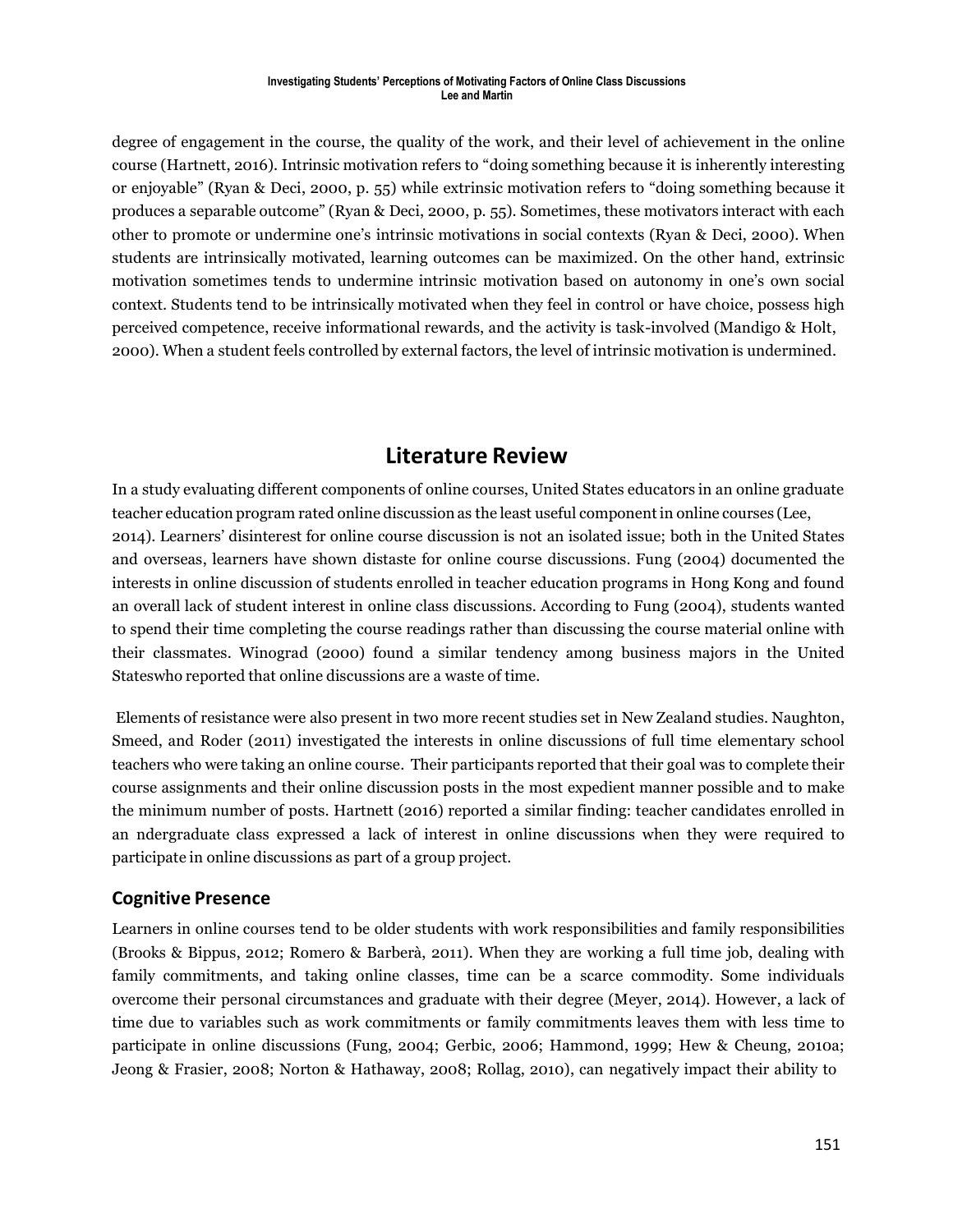learn the coursework (Fisher, 2010; Meyer, 2014), and can lead them to withdraw from online courses (Bonk & Khoo, 2014; Hartnett, 2016).

### **Social Presence and Teaching Presence**

Feeling a sense of connection to other classmates can be a valuable resource for motivating students, especially in larger classes (Sweet & Michaelson, 2012). While some students enjoy interacting with fellow classmates, creating friendships with them, and helping them understand the class content, time limitations can negatively impact students' ability to participate in the social aspect of an online course.

**Discussion grouping.** Collaborative discussions can promote critical thinking skills and the long-term retention of information (Hew & Cheung, 2012) as well as help students focus on in-depth discussion (Qui, Hewitt, & Brett, 2014). To cultivate a social presence in online classes, instructors have a variety of options. Whole class instruction provides an opportunity for all class members to interact, but in large classes, trying to read a large number of postings by a large number of classmates can result in cognitive overload (Hew & Cheung, 2010b; Rollag, 2010). In addition, Nonnecke and Preece (2002) and Hew and Cheung (2010b) note that as the group size increases, individuals feel less of a need to contribute to the conversation.

An alternative is small group discussion. However, there are different opinions about how large or how small the group should be. Schellens and Valcke (2006) found that students in smaller online discussion groups of 8 to 10 displayed higher levels of knowledge construction than students in larger online discussion groups of 15 to 18 students. Hew and Cheung (2010b) concluded that for online discussions, the ideal group size is ten students per group. Sweet and Michaelson (2012) noted that many cooperative learning strategies recommend four students per group, but for Team Based Learning, they recommend five to seven students in a group. Meanwhile, with the Think, Pair, Share approach, each student individually reflects on a question, locates a partner, and then shares their thoughts with the partner.

**Discussion facilitation.** After deciding the type of grouping to be used in an online course, instructors face decisions on whether to have the instructor or students lead the online class discussions. However, the research on having the course instructor lead the online discussion has yielded mixed results (Hew & Cheung, 2012). Dykman and Davis (2008) as well as Gilmore and Warren (2007) emphasized the need for the instructor to interact in online course discussions. Furthermore, Xie, DeBacker, and Ferguson (2006) and Rollag (2010) noted that when the instructor displays little or no involvement in the online class discussions, the students feel ignored and are less willing to contribute. However, Zhu (2006) cautions that if the instructor offers his or her expert opinion to every student post, discussion can be stifled, and An, Shin, and Lim (2009) found that when the instructor kept his or her involvement in online discussion to a minimum, the students more freely discussed their points of view. Furthermore, Mazzolini and Maddison (2007) reported that as the instructor increased his or her participation in online discussions, students posted less frequently and posted shorter discussion threads.

An alternative is to have a fellow classmate facilitate the online discussion. Prior studies have shown that students feel more comfortable discussing their ideas and challenging their fellow classmates' ideas in an online course discussion facilitated by a fellow classmate than the course instructor (Correia & Davis, 2007;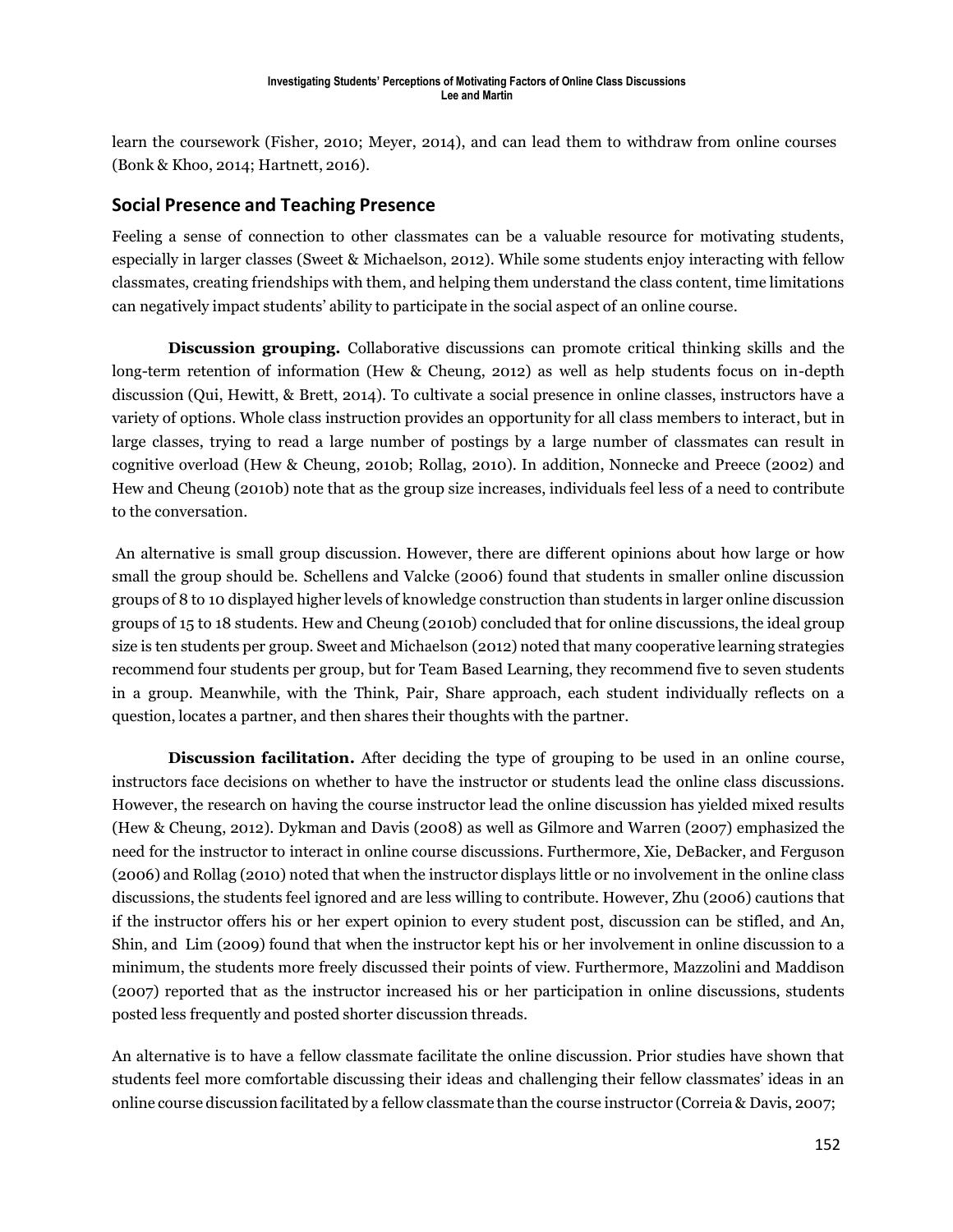Rourke & Anderson, 2002). In addition, Rourke and Anderson (2002) found that students preferred having a fellow classmate lead the online discussions over having the instructor lead the course discussions, and they posted more messages each week when the classmate facilitated the online discussion than when the instructor did so. Seo (2007) found that, compared to instructor-led online discussions, peer-led online discussions led to more posts and more substantive posts. Moreover, Tagg (1994) found that when a fellow classmate facilitated the class' online course discussion, students better understood the content and participated more. However, Tagg notes that the instructor would need to provide guidance to the peer facilitator; in addition, the instructor would be better suited to address students who make irrelevant comments or too lengthy comments.

**Levels of questioning.** Related to grouping formats and discussion facilitation is a decision to emphasize lower levels or higher levels of questions based on Bloom's taxonomy. While some students wish to engage in high level thinking, others reject this type of learning activity (Hall, 2015; Meyer, 2014). Stein, Wanstreet, Slagle, Trinko, and Lutz (2013) found that the use of coaching by the instructor and feedback from the instructor increased high-level thinking in online class discussions. Furthermore, Umbach and Wawrzynski (2005) concluded that when the course included activities that promoted higher order thinking skills, students were more engaged during class. However, in a synthesis of the critical thinking literature with online classes, Maurino (2006-2007) found that higher level thinking during online class discussions is uncommon.

### **Intrinsic and Extrinsic Motivation**

Barkely (2010) argues that a combination of motivation and active learning can contribute to increased student engagement. However, learners participate in online coursework for a variety of reasons. Some learners are intrinsically motivated, and they enjoy learning for the sake of learning. Others are extrinsically motivated by external reinforcers such as grades, a degree, or an opportunity to receive a pay raise after they obtain their degree. In the online classroom, extrinsic motivation can impact learners' approach to their coursework. For example, Yeh and Buskirk (2005) found that students were more focused on obtaining online discussion participation points than in exchanging ideas with fellow classmates. Furthermore, Pena-Shaft and Nicholls (2004) observed that after students had met the minimum number for the required postings, they ceased their contributions to the course's weekly online discussion.

Taking previous studies regarding student dissatisfaction with online discussion into account, this study directly queried the students to better understand their perspectives about online course discussions. The study explored one major research question. What characteristics associated with intrinsic/extrinsic motivation and Community of Inquiry do students view as engaging factors in online discussions?

## **Methodology**

A cross-sectional study has been shown to be an efficient research method to investigate current behaviours, attitudes, and perspectives of participants (Gay, Mills, & Airasian, 2009). In this study, we conducted a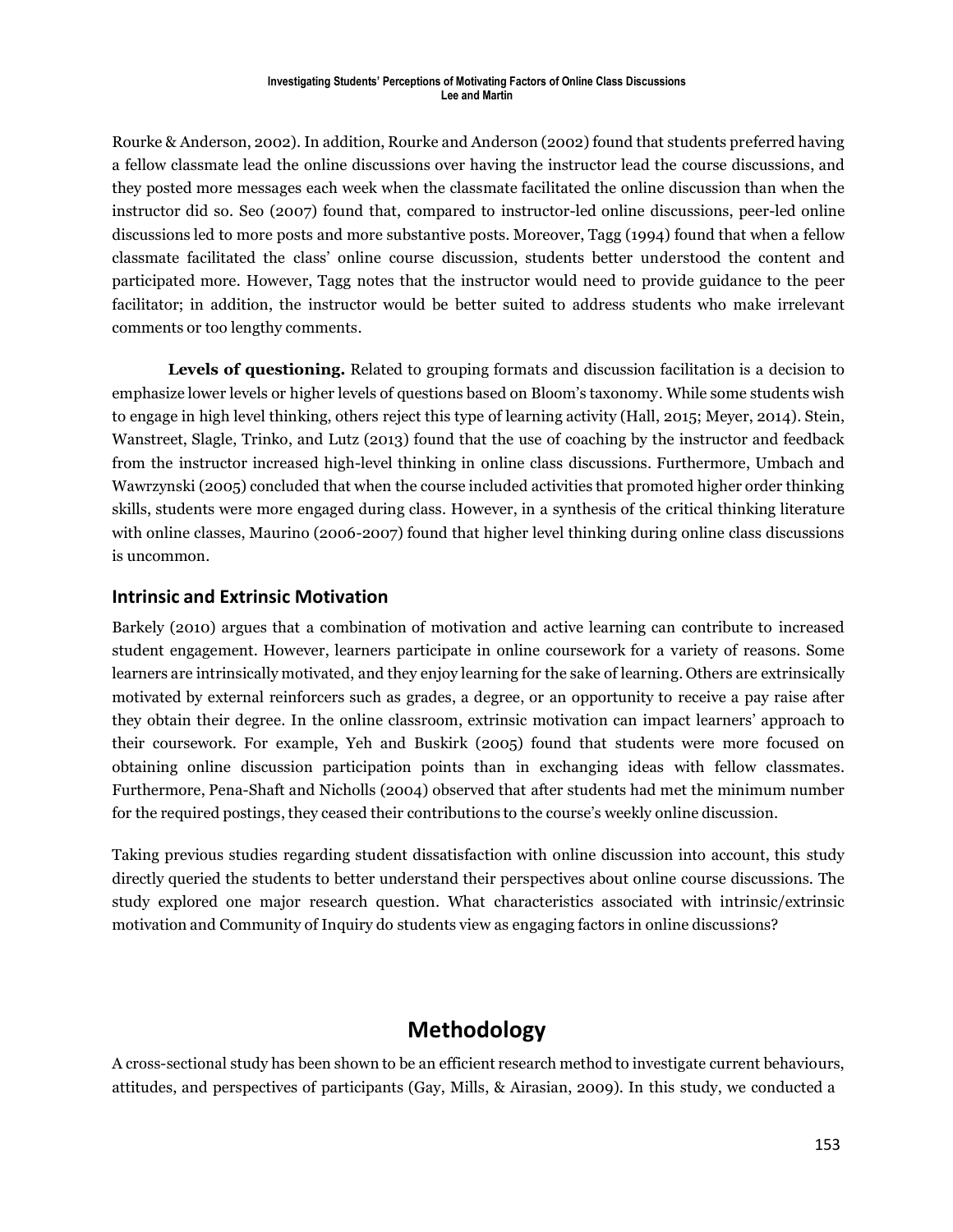cross-sectional study with graduate students who were enrolled in an online course in spring 2014. Specifically, this study was conducted at an urban public university in the southwestern United States with math/science graduate students who were pursuing a Master's degree. The 36-credit-hour graduate degree program includes 12 five-week asynchronous online courses that students take on their own schedule. Each course includes five modules and mandatory online discussions. A total of 86 graduate students voluntarily participated in the study. Demographic data on the participants is presented in the following table (See Table 1).

Table 1

*Demographic Data*

| Demographic                     | Percentage | Total          |
|---------------------------------|------------|----------------|
|                                 |            | (N)            |
| Gender                          |            |                |
| Female                          | 87.21%     | 75             |
| Male                            | 12.19%     | 11             |
| Race/ethnicity                  |            |                |
| White                           | 73.26%     | 63             |
| Hispanic                        | 10.47%     | 6              |
| Asian                           | 5.81%      | 5              |
| African American                | 1.16%      | $\mathbf{1}$   |
| American Indian/Alaska Native   | 1.16%      | $\mathbf{1}$   |
| Age                             |            |                |
| 18-25 years                     | 4.65%      | $\overline{4}$ |
| 26-30 years                     | 16.28%     | 14             |
| 31-35 years                     | 12.79%     | 11             |
| 36-40 years                     | 15.12%     | 13             |
| 41-45 years                     | 13.95%     | 12             |
| 45-50 years                     | 13.95%     | 12             |
| 51-55 years                     | 15.12%     | 13             |
| 56-60 years                     | 4.65%      | 4              |
| $61-65$ years                   | 2.30%      | $\overline{2}$ |
| $66+years$                      | 1.16%      | $\mathbf{1}$   |
| <b>Educational setting</b>      |            |                |
| All-level education             | 54.65%     | 47             |
| (Kindergarten through grade 12) |            |                |
| Elementary education            | 19.77%     | 17             |
| Middle school education         | 6.98%      | 6              |
| High school education           | 18.60%     | 16             |

#### **Instrumentation**

For the purpose of this study, we developed a total of 23 survey questionnaire items by reviewing existing literature on intrinsic and extrinsic motivators associated with cognitive, social, and teaching presences. Respondents answered each item using a 5-point Likert scale ranging from  $1 =$  strongly disagree to  $5 =$ strongly agree. The survey items used in this study are listed in the Appendix.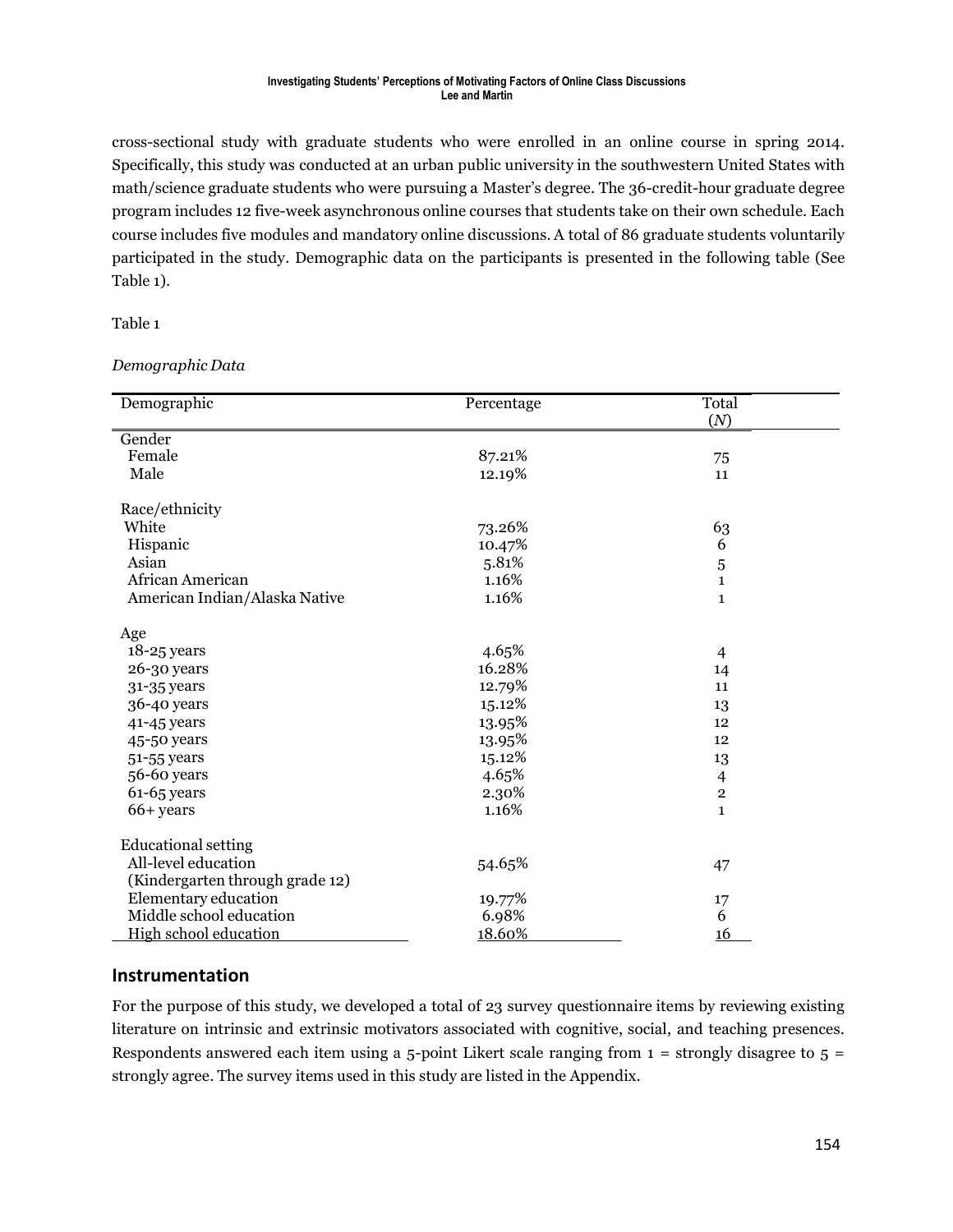**Content validity.** Content validity evaluates the degree to which the survey items represent the content area that the survey seeks to measure (Leedy & Ormrod, 2016). To increase content validity, the authors used core concepts from Community of Inquiry (social, cognitive, and teaching presence) as well as items related to intrinsic and extrinsic motivation in the survey to investigate the engaging factors of online discussions. In order to assess content validity, the survey items were reviewed by two professors in the field of education, and the items were revised accordingly. After assessing content validity and revising the survey items, the authors conducted a pilot study to measure the reliability of the survey instrument. Once we developed the survey items, we ran Exploratory Factor Analysis to analyze factor loadings on the 23 items. We eliminated the items with low factor loadings: building learning community, instructor only answering to student questions, obtaining and providing information, and completing course work.

**Exploratory factor analysis.** In order to examine whether inter-item correlation exists among the survey questionnaire items, we conducted exploratory factor analysis with the 86 students' survey responses. The purpose of exploratory factor analysis is to reduce "the dimensionality of the original space and to give an interpretation to the new space, spanned by a reduced number of new dimensions which aresupposed to underlie the old ones" (Rietveld & Van Hout, 1993, p. 253). We used a scree plot to define the number of components and obtained five principal components from the survey items. We also utilized principal component analysis with the Oblimin with Kaiser normalization rotation method by eliminating components with loadings that were lower than .3 (see Table 2 for Factor Loadings). We used the Oblimin rotation method since it allows factors to have correlated one another (Osborne, 2015).

#### Table 2

|                                 | Component    |                |         |                |         |         |   |         |
|---------------------------------|--------------|----------------|---------|----------------|---------|---------|---|---------|
|                                 | $\mathbf{1}$ | $\overline{2}$ | 3       | $\overline{4}$ | 5       | 6       | 7 | 8       |
| Helping others                  | .873         |                |         |                |         | $-.218$ |   | .170    |
| Practicing open<br>interactions | .816         |                |         |                | .231    |         |   | $-.149$ |
| Increasing knowledge            | .793         |                |         | $-105$         | $-.277$ |         |   | $-252$  |
| <b>Building friendships</b>     | .706         |                |         |                |         |         |   |         |
| Building learning<br>community  | .259         | .284           |         |                |         | $-354$  |   |         |
| Question thread-<br>analysis    |              | .831           |         |                |         |         |   |         |
| Question thread-<br>synthesis   |              | .797           | $-.188$ |                |         |         |   |         |
| Question thread-<br>application |              | .692           | .213    |                | $-.416$ | $-.298$ |   |         |

#### *Factor Loadings Using Principal Component Analysis*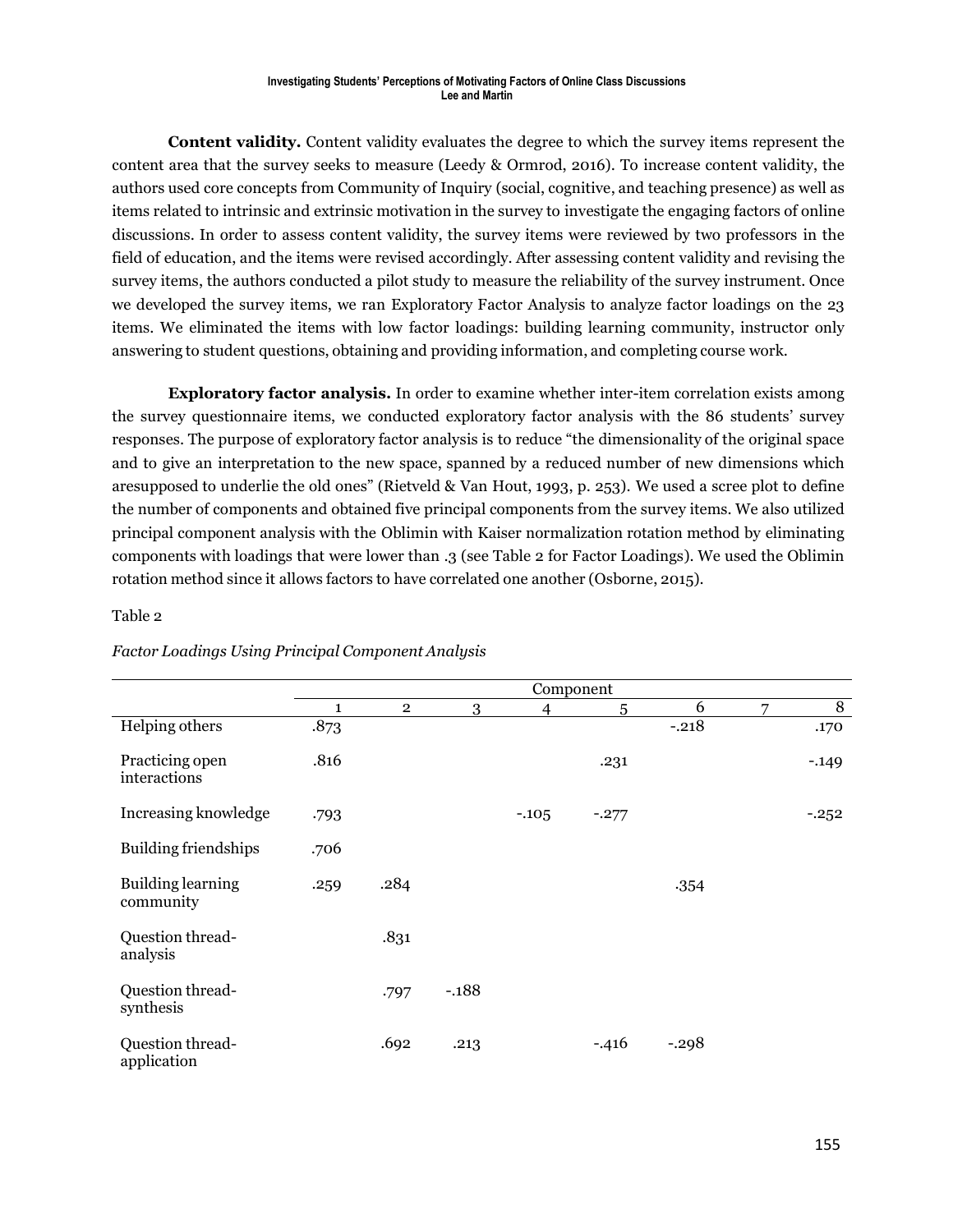| Question thread-<br>judgment                 |         | .520    | .227   | .313    | .342    | .320    |         |          |
|----------------------------------------------|---------|---------|--------|---------|---------|---------|---------|----------|
| Question thread-<br>comprehension            |         | .113    | .885   |         | $-.118$ |         |         |          |
| Questioning thread-<br>knowledge             |         | $-.105$ | .829   | .130    | .209    |         |         |          |
| Get through course                           |         |         | $-185$ | .831    | $-.107$ |         |         |          |
| Get acceptable grade                         | $-.176$ |         | .174   | .778    |         | $-.109$ | .179    |          |
| Discussion-facilitator<br>class member       | .119    |         |        |         | .773    | $-334$  | $-184$  | .213     |
| Grouping preference<br>think-pair-share      |         | .113    |        | $-.177$ | .317    | .101    | .316    | $-.273$  |
| Discussion-facilitator<br>teaching assistant |         | .225    |        |         | .641    | $-.780$ |         | $-.158$  |
| Discussion-facilitator<br>instructor         |         | .143    |        |         | .520    | $-546$  |         |          |
| Grouping preference-<br>small groups         |         | .132    |        |         | .352    |         |         | $-.101$  |
| Grouping preference-<br>whole class          | .137    |         | .215   | $-.148$ | .397    | $-157$  | $-631$  | $-.121$  |
| Question open<br>discussion                  | $-136$  | .106    |        |         | .210    |         | $-.602$ |          |
| Discussion-instructor<br>only questions      | .160    | $-.287$ | .245   | $-.138$ |         | $-.230$ | .351    | .342     |
| Obtaining & providing<br>information         | .136    | .171    |        | .242    |         | .193    |         | .720     |
| Completing course<br>work                    | .253    |         |        | .306    |         |         |         | $-0.602$ |

*Rotation Method: Oblimin with Kaiser Normalization.*

The five principal components from highest to lowest loading factor are as follows: 1) intrinsic motivators associated with social and cognitive presences, 2) types of questions higher than comprehension level, 3) types of questions associated with comprehension and knowledge, 4) extrinsic motivators associated with cognitive presence, and 5) facilitator's roles and grouping.

### **Data Collection and Analysis Procedure**

The survey was administered via SurveyMonkey.com. The data were analyzed for each communication medium (social, cognitive, and teaching presence) using descriptive statistics.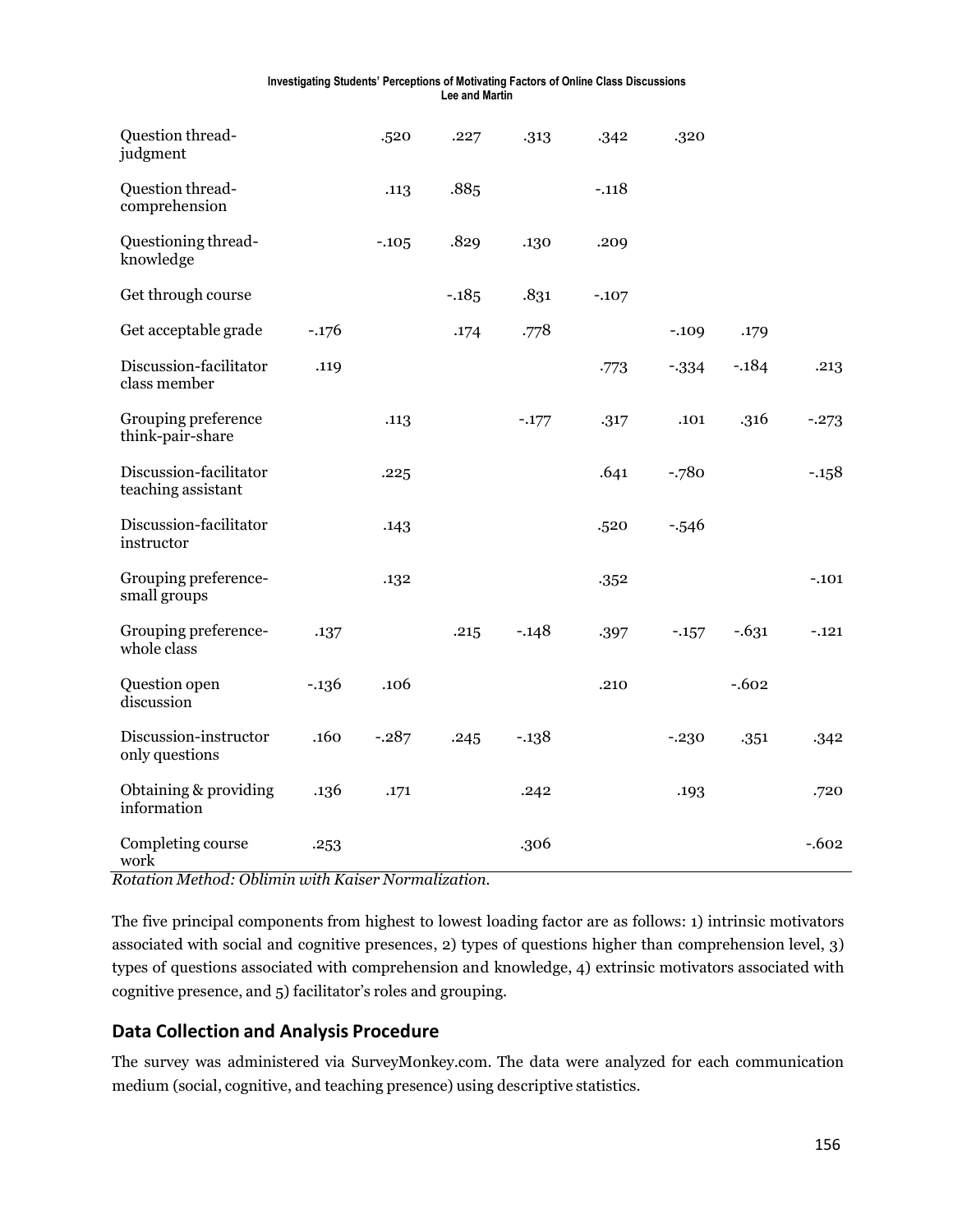## **Results**

Tables 3 through 6 present the participants' perceptions about the factors that motivate them to participate in online discussions. The participants' responses are presented below with the categories of intrinsic and extrinsic motivators associated with cognitive and social presences (Table 3) and teaching presence (Tables 4, 5, and 6).

## **Intrinsic Motivators Associated with Cognitive Presence and Social Presence**

The results for questions related to cognitive and social presences are shown in the following table (See Table 3).

Table 3

| Motivator | Question Item                                    | <b>SA</b>            | A                    | N                    | D                    | <b>SDA</b>            | Total<br>(N) |
|-----------|--------------------------------------------------|----------------------|----------------------|----------------------|----------------------|-----------------------|--------------|
| Intrinsic | To help classmates                               | 25.00%<br>$(n = 21)$ | 47.62%<br>$(n = 40)$ | 16.67%<br>$(n = 14)$ | 8.33%<br>$(n=7)$     | 2.38%<br>$(n = 2)$    | 84           |
|           | To participate in<br>open interactions           | 26.51%<br>$(n = 22)$ | 34.94%<br>$(n = 29)$ | 24.10%<br>$(n = 20)$ | 10.84%<br>$(n=9)$    | 3.61%<br>$(n=3)$      | 83           |
|           | To increase<br>knowledge of<br>subject/materials | 38.83%<br>$(n = 33)$ | 48.24%<br>$(n = 41)$ | 4.71%<br>$(n = 4)$   | 5.88%<br>$(n=5)$     | $2.35\%$<br>$(n = 2)$ | 85           |
|           | To build friendships                             | 10.71%<br>$(n=9)$    | 19.05%<br>$(n = 16)$ | 39.29%<br>$(n=33)$   | 23.81%<br>$(n = 20)$ | 7.14%<br>$(n = 6)$    | 84           |
| Extrinsic | To get through the<br>course                     | 65.48%<br>$(n = 55)$ | 32.14%<br>$(n = 27)$ | 1.19%<br>$(n=1)$     | 1.19%<br>$(n=1)$     | $0.00\%$<br>$(n=0)$   | 84           |
|           | To earn acceptable<br>participation grade        | 85.88%<br>$(n = 73)$ | 12.94%<br>$(n = 11)$ | 1.18%<br>$(n=1)$     | $0.00\%$<br>$(n=0)$  | $0.00\%$<br>$(n=0)$   | 85           |

*Extrinsic and Intrinsic Motivators Associated with Cognitive and Social Presences*

*Note. SA = Strongly Agree; A = Agree; N = Neither agree nor disagree; D = Disagree; SDA = Strongly Disagree*

When percentages for "agree" and strongly agree" are combined, the data show that participants were more motivated by extrinsic motivators such as earning participation points (98.82%) and getting through the course (97.62%) than on increasing their subject knowledge (87.07%). When percentages for "agree" and strongly agree" are combined, participants were more interested in helping classmates (72.62%) or having open interactions (61.45%) than in forming friendships with classmates (29.76%).

## **Teaching Presence**

Items associated with teaching presence in this study include grouping, facilitation of online discussion, and types of questions.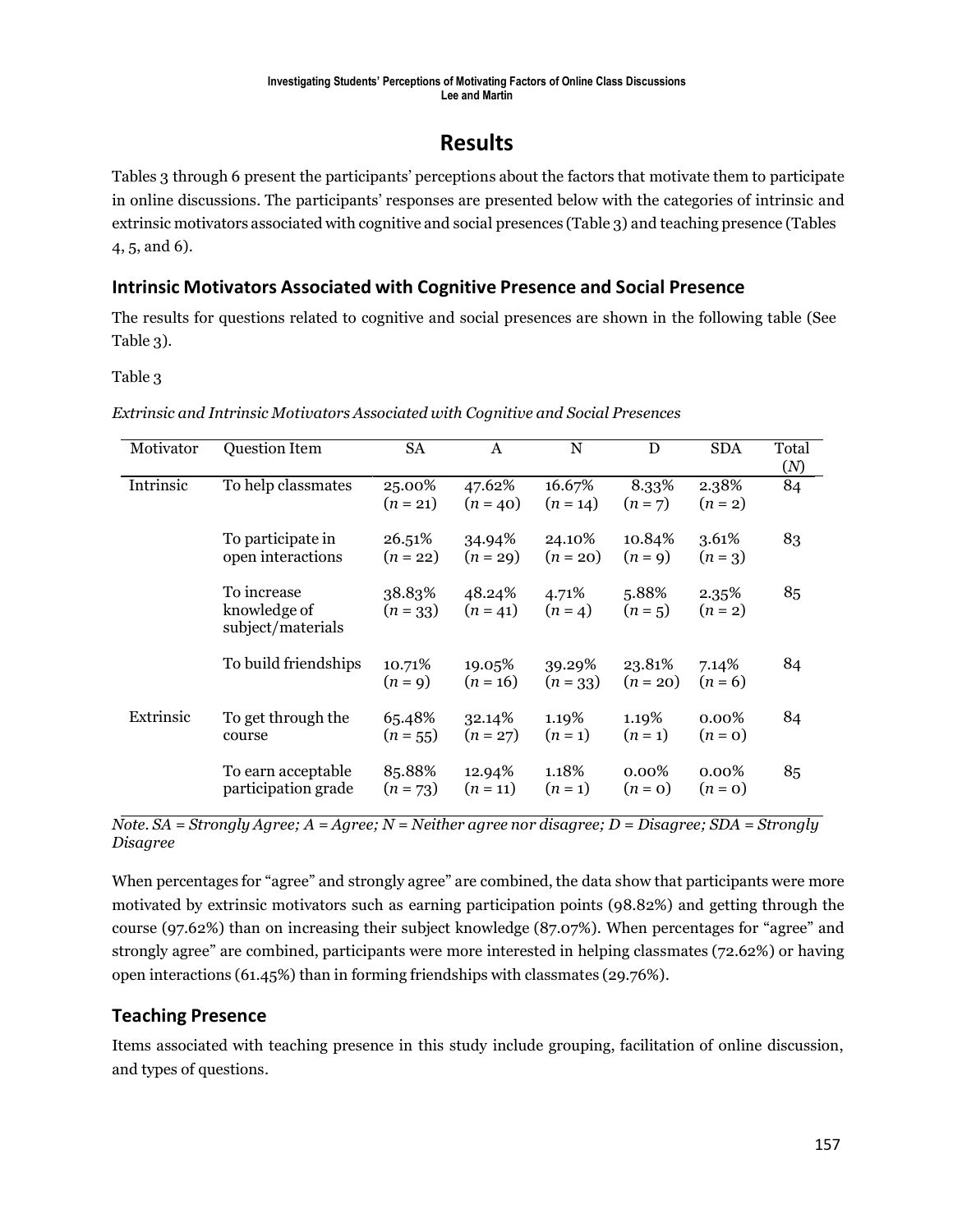**Discussion grouping.** Table 4 presents students' perception of the types of grouping that motivate their participation in discussion more. About 81% of participants (combined percentage of "agree" [24.71] and "strongly agree" [56.47%]) preferred discussions with a small group than either whole group discussion (38.83%) or think/pair/share discussion (37.21%).

#### Table 4

*Motivating Factors Associated with Teaching Presence – Discussion Grouping*

| <b>Teaching Presence</b> |                      |                      |                      |                      |                      |              |  |  |
|--------------------------|----------------------|----------------------|----------------------|----------------------|----------------------|--------------|--|--|
| <b>Question Item</b>     | <b>SA</b>            | A                    | N                    | D                    | <b>SDA</b>           | Total<br>(N) |  |  |
| Small group              | 56.47%<br>$(n = 48)$ | 24.71%<br>$(n = 21)$ | 9.41%<br>$(n = 8)$   | 5.88%<br>$(n=5)$     | $3.53\%$<br>$(n=3)$  | 85           |  |  |
| Whole class discussion   | 14.12%<br>$(n = 12)$ | 24.71%<br>$(n = 21)$ | 24.71%<br>$(n = 21)$ | 24.71%<br>$(n = 21)$ | 11.76%<br>$(n = 10)$ | 85           |  |  |
| Think/Pair/Share*        | 13.95%<br>$(n = 12)$ | 23.26<br>$(n = 20)$  | 27.91%<br>$(n = 24)$ | 27.91%<br>$(n = 24)$ | 12.79%<br>$(n = 11)$ | 86           |  |  |

*Note. SA = Strongly Agree; A = Agree; N = Neither agree nor disagree; D = Disagree; SDA = Strongly Disagree*

*\*In the Think/Pair/Share method, the students locate a partner, think about the given discussion questions, and chat about it with their partner. Then, the whole class has a discussion.*

**Discussion facilitation.** Table 5 shows the results of engaging factors for teaching presence focusing on discussion facilitation. When responses for "agree" and "strongly agree" were combined, less preferable alternatives were to have the Teaching Assistant facilitate the online discussions (62.35%), to have the instructor facilitate the online discussions (58.83%), or to have a designated classmate facilitate the discussions (15.29%).

#### Table 5

*Engaging Factors Associated with Teaching Presence – Discussion Facilitation*

| <b>Teaching Presence</b>                                   |                      |                      |                      |                      |                      |              |  |  |
|------------------------------------------------------------|----------------------|----------------------|----------------------|----------------------|----------------------|--------------|--|--|
| <b>Question Item</b>                                       | <b>SA</b>            | Α                    | N                    | D                    | <b>SDA</b>           | Total<br>(N) |  |  |
| <b>Instructor facilitates</b><br>discussions               | 24.71%<br>$(n = 21)$ | 34.12%<br>$(n = 29)$ | 30.59%<br>$(n = 26)$ | 9.41%<br>$(n = 8)$   | 1.18%<br>$(n=1)$     | 85           |  |  |
| <b>Teaching Assistant</b><br>facilitates discussions       | 18.82%<br>$(n = 16)$ | 43.53%<br>$(n=37)$   | 25.88%<br>$(n = 22)$ | 9.41%<br>$(n = 8)$   | 2.35%<br>$(n = 2)$   | 85           |  |  |
| A designated class<br>member facilitates the<br>discussion | 2.35%<br>$(n=2)$     | 12.94%<br>$(n = 11)$ | 37.65%<br>$(n=32)$   | 29.41%<br>$(n = 25)$ | 17.65%<br>$(n = 15)$ | 85           |  |  |

*Note. SA = Strongly Agree; A = Agree; N = Neither agree nor disagree; D = Disagree; SDA = Strongly Disagree*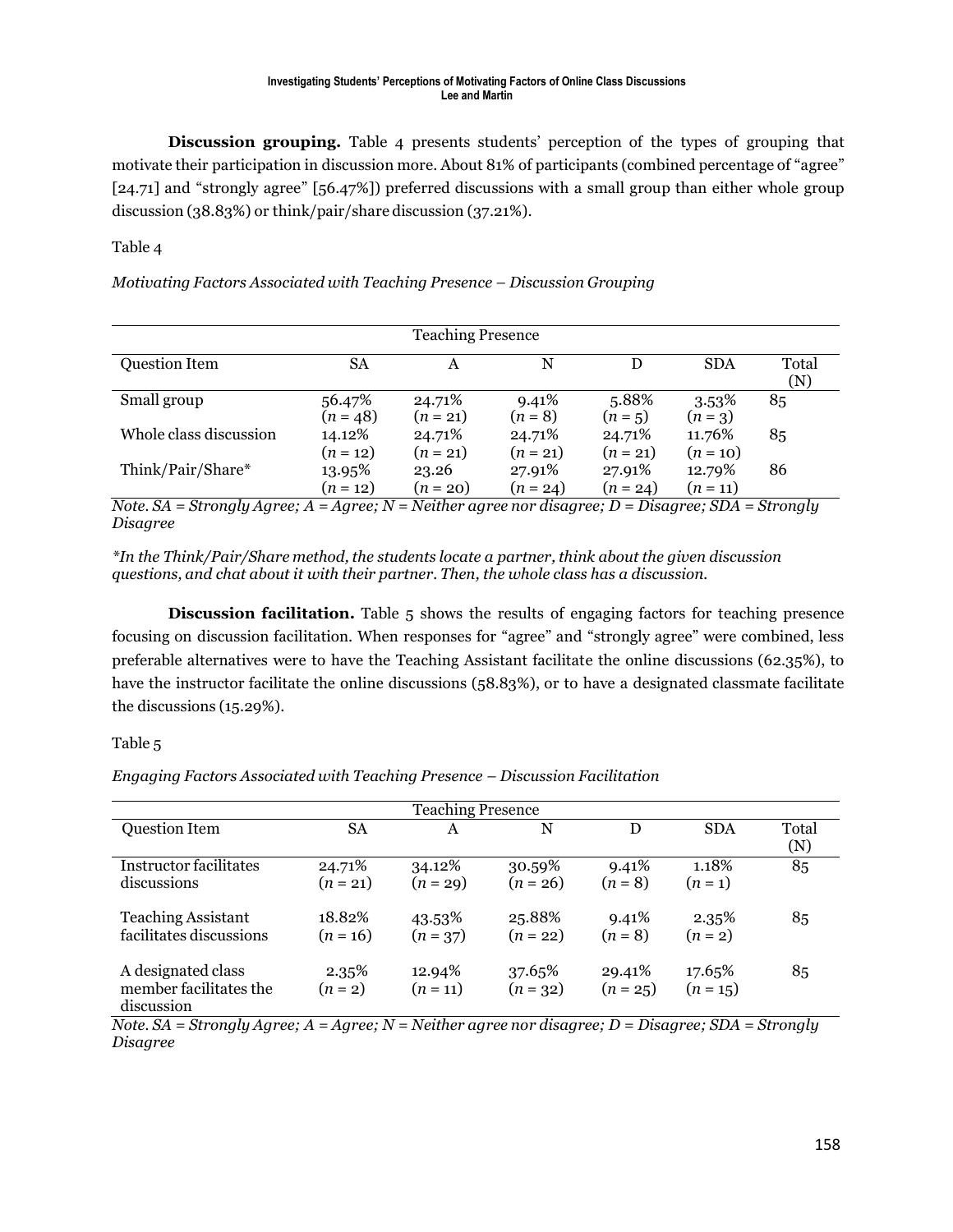**Discussion questions.** Table 6 shows the results of engaging factors associated with teaching presence focusing on the types of discussion questions. After combining the percentages of "agree" and "strongly agree," the majority of participants preferred threaded discussion questions involving application (89.54%) over analysis (78.83%), synthesis (78.82%), judgment (65.88%), comprehension (61.62%), or facts (54.11%).

#### Table 6

| <b>Teaching Presence</b>              |                                                      |                      |                      |                      |                      |                    |              |  |
|---------------------------------------|------------------------------------------------------|----------------------|----------------------|----------------------|----------------------|--------------------|--------------|--|
| Levels of<br>Questions                | Question Item                                        | <b>SA</b>            | A                    | $\mathbf N$          | ${\bf D}$            | <b>SDA</b>         | Total<br>(N) |  |
| Comprehension<br>Level                | Threaded<br>discussion based<br>on facts             | 11.76%<br>$(n = 10)$ | 42.35%<br>$(n = 36)$ | 21.18%<br>$(n = 18)$ | 16.47%<br>$(n = 14)$ | 8.24%<br>$(n = 7)$ | 85           |  |
|                                       | Threaded<br>discussion<br>requiring<br>comprehension | 13.95%<br>$(n = 12)$ | 47.67%<br>$(n = 41)$ | 23.26%<br>$(n = 20)$ | 10.47%<br>$(n=9)$    | 4.65%<br>$(n = 4)$ | 86           |  |
| Higher than<br>Comprehension<br>Level | Threaded<br>discussion<br>requiring<br>application   | 32.56%<br>$(n = 28)$ | 56.98%<br>$(n = 49)$ | 9.30%<br>$(n = 8)$   | $0.00\%$<br>$(n=0)$  | 1.16%<br>$(n=1)$   | 86           |  |
|                                       | Threaded<br>discussion<br>requiring analysis         | 24.71%<br>$(n = 21)$ | 54.12%<br>$(n = 46)$ | 14.12%<br>$(n = 12)$ | 5.88%<br>$(n = 5)$   | 1.18%<br>$(n=1)$   | 85           |  |
|                                       | Threaded<br>discussion<br>requiring synthesis        | 31.76%<br>$(n = 27)$ | 47.06%<br>$(n = 40)$ | 15.29%<br>$(n = 13)$ | 4.71%<br>$(n = 4)$   | 1.18%<br>$(n=1)$   | 85           |  |
|                                       | Threaded<br>discussion<br>requiring judgment         | 18.82%<br>$(n = 16)$ | 47.06%<br>$(n = 40)$ | 23.53%<br>$(n = 20)$ | 7.06%<br>$(n = 6)$   | 3.53%<br>$(n = 3)$ | 85           |  |

*Engaging Factors Associated with Teaching Presence – Discussion Questioning*

*Note. SA = Strongly Agree; A = Agree; N = Neither agree nor disagree; D = Disagree; SDA = Strongly Disagree*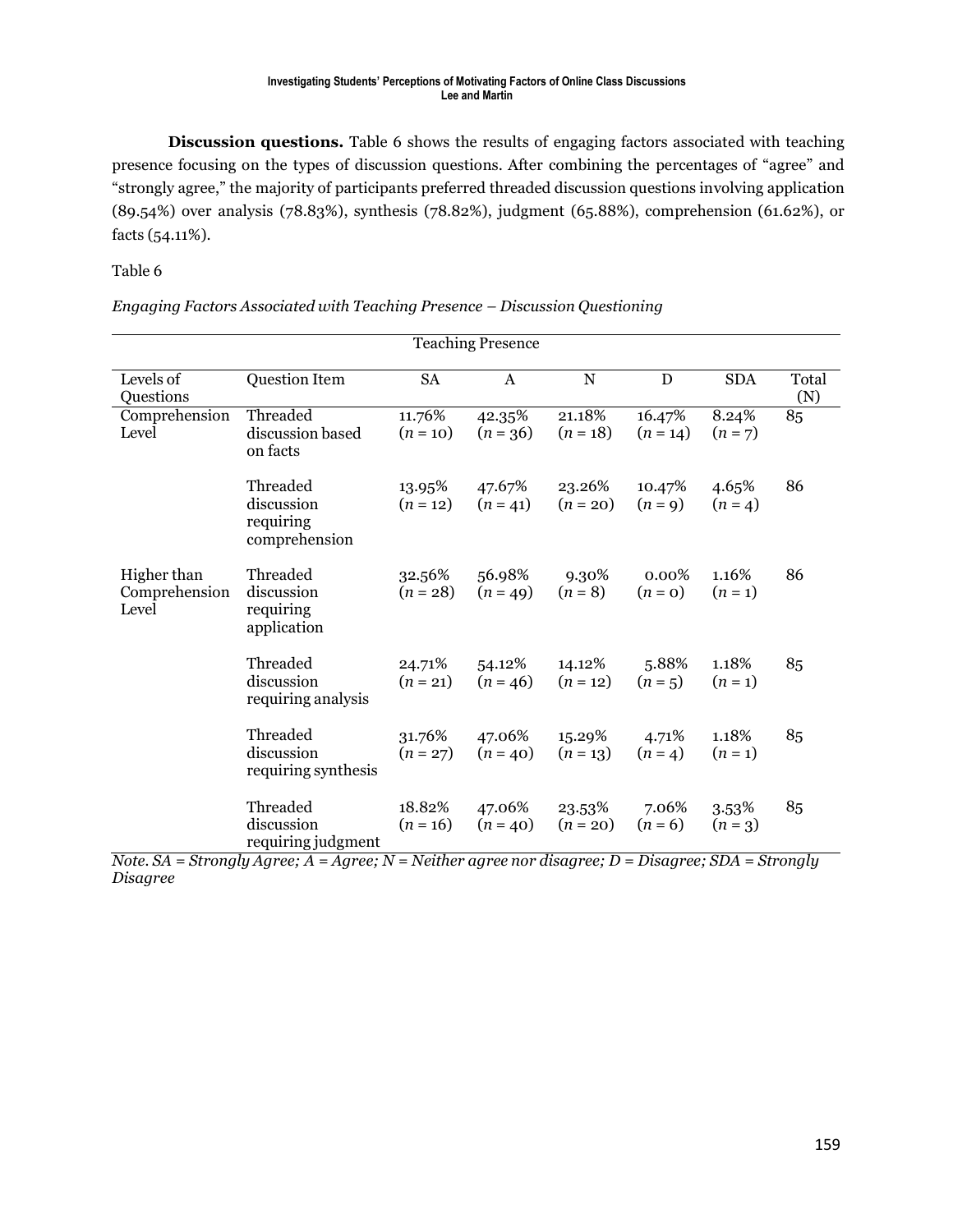## **Discussion**

Interest in online education is growing, and the number of online classes offered in higher education has been increasing (An & Frick, 2006; Christensen, et al., 2011; Nagel, 2010; Shea & Bidjerano 2009). In Allen and Seaman's (2013) higher education survey of 2,820 higher education institutions, 86.5% of the institutions offered online courses and 62.4% offered completely online degree programs, and 32% of students reported that they are currently taking one or more online university courses (Allen & Seaman, 2013).Yet, in prior studies, students felt that online discussion in online classes was irrelevant (Lee, 2014; Fung, 2004; Hartnett, 2016; Naughton, Smeed, & Roder, 2011; Winograd, 2000). In response to this issue, we sought to learn teacher candidates' views on this issue and their perspectives on ways to address it. Through their responses, they emphasized the need for a pragmatic approach to online learning and online discussion.

### **Cognitive and Social Presences**

When individuals undertake coursework, they may be motivated by internal forces such as the desire to learn new information or by external forces such as grades. When our participants were asked to rate what they perceived to be motivators for participating in online discussions, the participants' most common motivations were associated with extrinsic motivators, especially earning an acceptable participation grade (98.82%) or getting through the course (97.62%). A desire to increase their content knowledge trailed behind at 87.07%. For the participants, grades were more important than their intrinsic desire to learn more about a content area. This tendency was also seen in previous findings by Yeh and Buskirk (2005), Pena-Shaft and Nicholls (2004), and An, Shin, and Lim (2009), in which students valued grades more than the opportunity to engage in carefree online class discussions with their classmates. Our participants' interest in grades and getting through the course may reflect that fact they were working professionals who may have been juggling family responsibilities on top of their online studies. Another potential explanation is that in contrast to self-study and reflection, universities are typically structured around the use of grades, degrees, and certificates, which reward extrinsic motivation. Ryan and Deci (2000) noted that external rewards such as grades can undermine a person's internal motivation. For example, the completion rate for the voluntary online courses using the Massive Open Online Courses (MOOC) format is less than 7% (Hartnett, 2016), and the completion rate for one Massive Open Online Course was less than 3% (Bonk & Khoo, 2014).

With regard to their other reasons for participating in online discussions, the participants expressed a stronger interest in helping classmates (72.62%) or having open interactions (61.45%) than in forming friendships with classmates (29.76%). The importance of helping others is an important component in service occupations such as teaching, and the participant's desire to have open interactions with their peers supports Vygotsky's premise that individuals make sense of information through their interactions with other people (Brooks & Bippus, 2012). However, busy work schedules and possible family obligations may have left the participants feeling that the feasibility of forming friendships was limited.

Díaz, Swan, Ice, and Kupczynski (2010) found that learners viewed social presence as the least important component in the Community of Inquiry model. To promote a feeling of connection to other classmates, the instructor may divide the class into small groups at the beginning of the semester. To help build a sense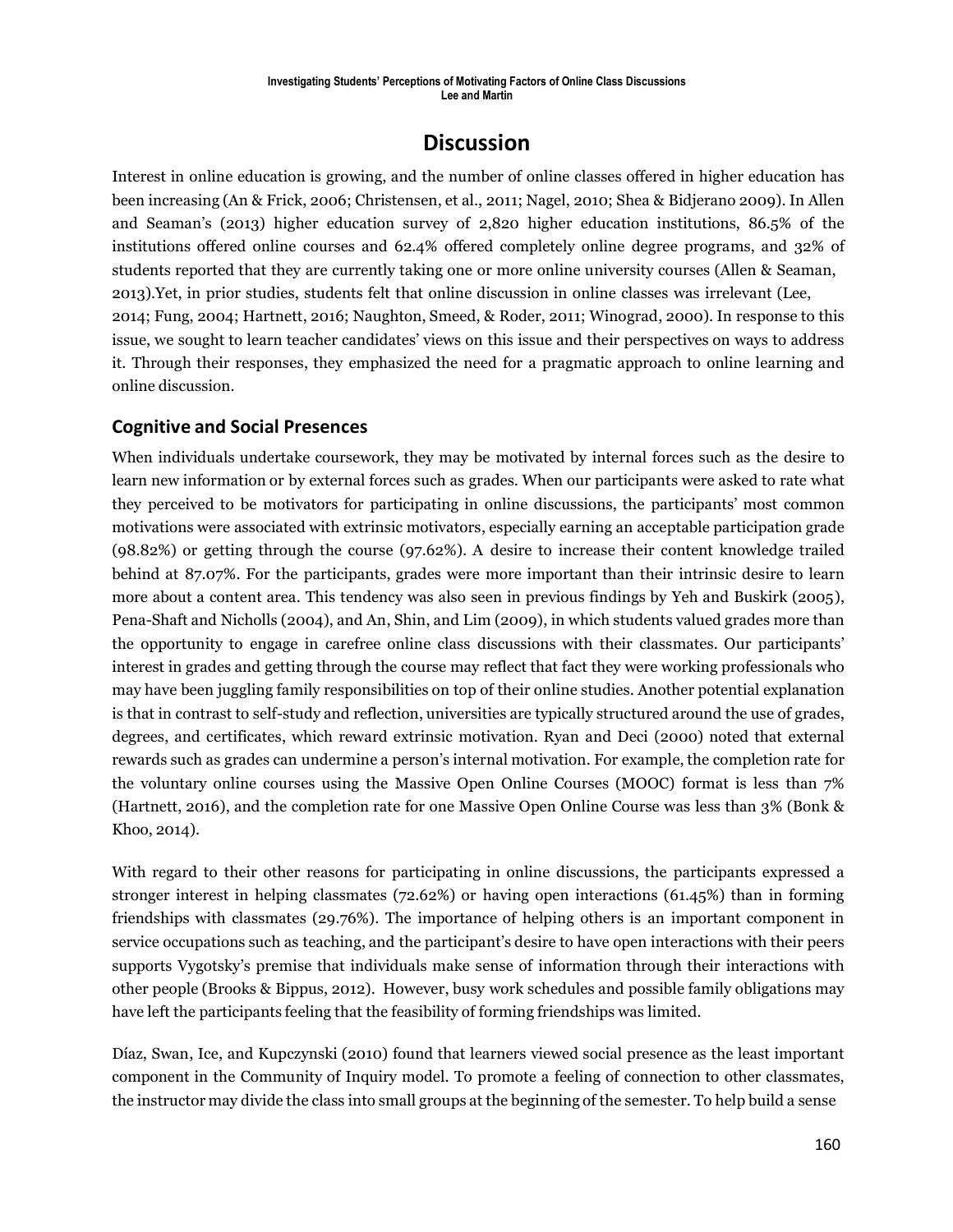of rapport, the instructor can provide a typed or video introduction to students (Bonk & Khoo, 2014). Then, learners can post a typed introduction or a video introduction for members of their small group and the class. During the course, the instructor can discuss educational theories with examples and then have the learners work in their small groups to create their own examples based on their grade level and content area. At other times, the learners can work in their group to compare or contrast theories and provide their judgment about the theories. Small group discussions can be supplemented with periodic visits from the course instructor, who shares examples from different small groups with the entire class. Through this process, the instructor can determine the learners' understanding of the course content and learners can develop rapport with fellow small group members in a focused manner. Ryan and Deci (2000) noted that developing a sense of connection to a group can facilitate individuals' internal motivation, their willingness to engage in externally motivated behaviours, and their willingness to accept the classroom's values.

Another alternative is to create a virtual space where class members can interact outside of their course assignments such as an optional private online course blog, café, or wiki where students can share social information such as an upcoming conference or job opening (Bonk & Khoo, 2014). Bonk and Khoo (2014) argue that providing learners with options within a course can support the learners' need for autonomy and can promote their passion and commitment to learn the course content.

Intrinsic and extrinsic motivators sometimes interact with each other to promote or undermine intrinsic motivations in social contexts (Ryan & Deci, 2000). We ran a correlation coefficient analysis to determine whether there was a correlation between intrinsic and extrinsic motivators associated with cognitive and social presences, but the results yielded no statistically significant correlation between the intrinsic and extrinsic motivators. However, we only included two extrinsic and four intrinsic factors in this study. Further studies are necessary to investigate the relationship between these factors by integrating a larger number of potential intrinsic and extrinsic motivating factors.

### **Teaching Presence**

Next, we investigated students' perceptions of engaging factors associated with grouping, discussion facilitation, and the types of questions that motivate participation in online discussions.

**Discussion grouping.** In our study, small-group discussion was more motivating to the teacher candidates as they participated in online discussions. About 81% of participants preferred discussions with a small group than either a whole group discussion (38.83%) or think/pair/share discussion (37.21%). The small group format can facilitate rapport among group members during small group discussion. In contrast, with whole group discussion in a large, online class, students can become frustrated because the amount of time and effort that it takes to read comments and type responses online can be much more than face to face conversations (An & Frick, 2006). The Think, Pair, and Share approach allows students to interact with a fellow classmate, but if the instructor does not assign each student a partner, trying to locate a partner in an online class of over 350 people can be a challenge.

**Discussion facilitation.** While research in previous studies showed mixed results (An, Shin, & Lim, 2009; Dykman & Davis, 2008; Gilmore & Warren, 2007; Mazzolini & Maddison, 2007; Rollag, 2010; Xie, DeBacker, & Ferguson, 2006; Zhu, 2006), in our study, participants preferred the instructor to fill the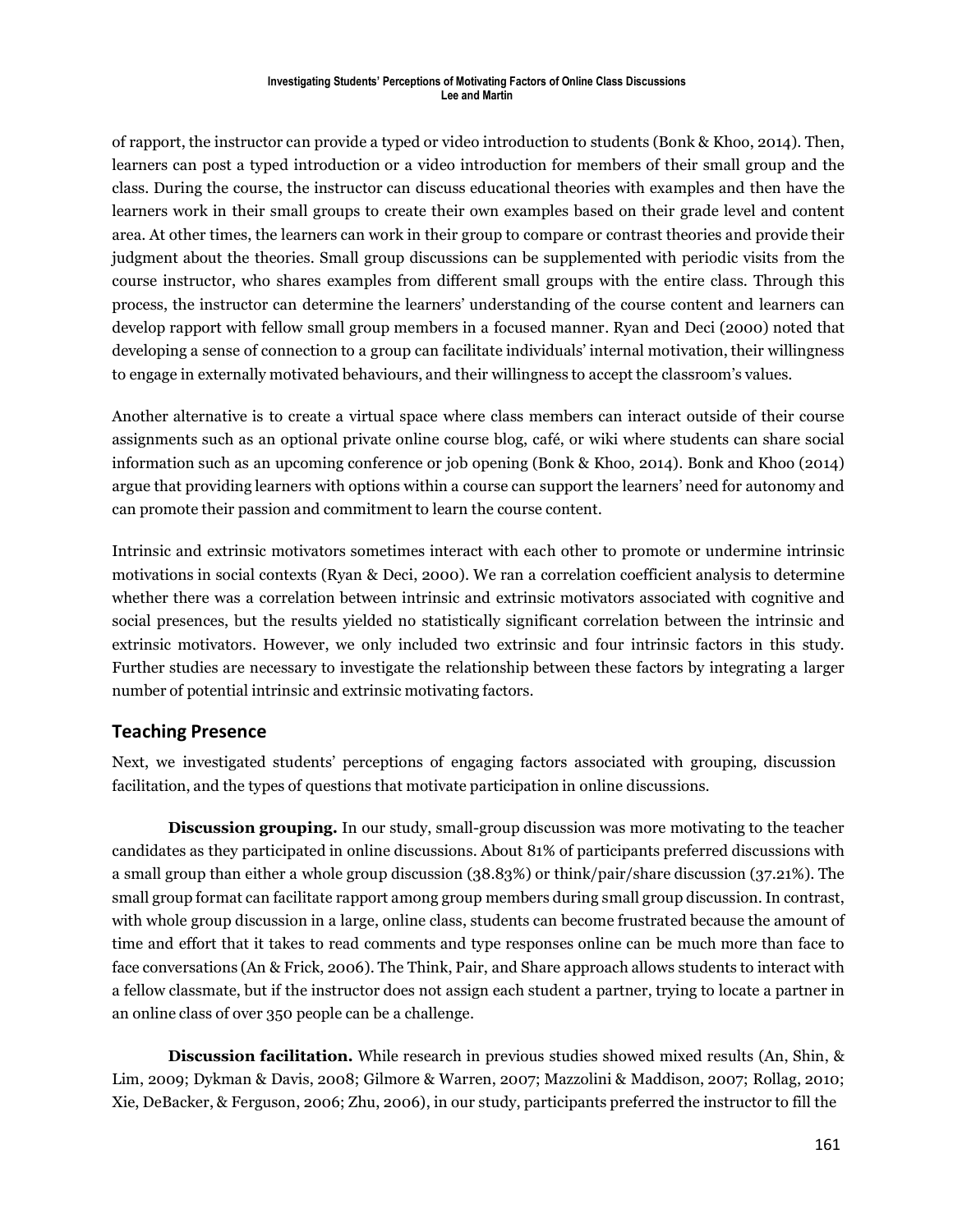facilitator's role of providing answers to content- or task-related questions. Specifically, 67.06% of the participants desired to have the instructor only focus on answering their questions about the course content or clarifying class assignments. To address this need, the instructor can give the learners the option of sending the instructor an e-mail or posting their question to the course's private class discussion board or blog. Similarly, Hew and Cheung (2012) noted that university students preferred to have an instructor facilitate an online discussion in the role of an expert to answer their questions if they are confused about some aspect of the course or having trouble understanding the class content. Likewise, in Hartnett's (2016) case study with undergraduate teacher candidates taking online classes, the participants emphasized the need to obtain clear assignment directions and answers from their instructor or lecturer to their questions about the assignments. Ryan and Deci (2000) argue that helping an individual to understand the task and to be competent at the task can facilitate an individual's internal motivation and external selfdetermination.

In contrast to previous studies in which the class preferred to have a classmate lead the online discussion (Rourke & Anderson, 2002; Seo, 2007; Tagg, 1994), in our study, the participants showed a low level of interest in having themselves or a class member facilitate the online discussion (15.29%). They preferred having Teaching Assistants (62.35%) or the instructor do so (58.83%). Being an online discussion facilitator can involve a very large commitment of time with little downtime (Dykman & Davis, 2008; Meyer & McNeal, 2011; Rollag, 2010; Rourke & Anderson, 2002; Seo, 2007). Work commitments coupled with potential family commitments could help explain the participants' lack of interest in facilitating online class discussions.

**Discussion questions.** To evaluate discussion questions, the survey included questions on the different levels of Bloom's taxonomy to determine what type of questions would motivate respondents to participate in online discussions. Bloom's taxonomy is a commonly used framework for educators as they develop questions, and there are six levels of questioning: facts/knowledge, comprehension, application, analysis, synthesis, and evaluation/judgment (Bloom, Engelhart, Furst, Hill, & Krathwohl, 1956). Meyer (2014) asserted that having an online discussion without a goal or objective can result in poor participant engagement. In addition, Coole and Watts (2009) found that when the instructor's expectations about the online discussion are unclear or do not have specific objectives, teacher candidates' engagement in online discussions is primarily limited to reading their fellow classmates' posts and asking the instructor questions about the class assignments. Consequently, to build a strong online learning community through discussion, clear expectations and objectives for each discussion are strongly recommended (Freeman, n.d.).

All participants in our study were in-service educators. We found that 89.54% of them had the highest preference for questions associated with application in online discussion. As practicing educators, they tended to prefer application questions that allowed them to connect course contents and practice. Relating contents to students' personal interests is a key to making their learning meaningful and relevant, which can increase their external motivation to participate in discussions (Skinner, 2009).

While Maurino (2006-2007) found that higher level thinking during online class discussions was uncommon, our study also showed that 78.83% of the participants were interested in analysis and 78.82% were interested in synthesis. This is a promising result since these are considered higher-order thinking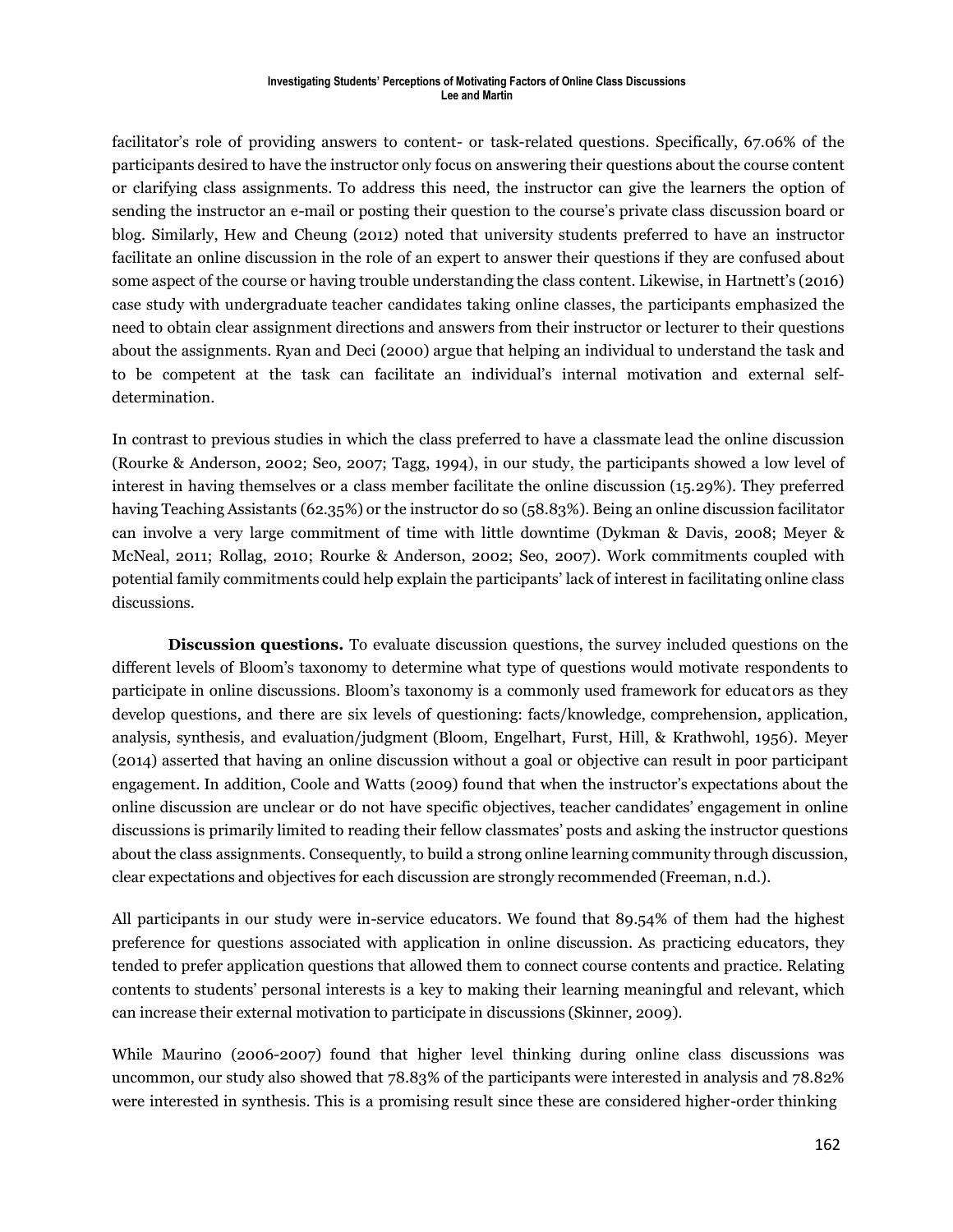questions in Bloom's taxonomy. If participants can practice analyzing and synthesizing the contents or concepts learned from the course, they would become better equipped educators who have the ability to engage their students in higher-order thinking practices. By carefully scaffolding student learning that uses appropriate questioning, learners can progress from a basic understanding to a more complex grasp of the course content (Zhu, 2006) and can enhance their own higher-order thinking skills.

## **Limitations and Future Research**

Our study focused on working professionals in the field of education, but these results cannot be generalized to all working professionals or all graduate students. Although our participants were working full time in educational settings, other online classes may include students who are not employed and who are full time students. Future research could evaluate different structures for online discussions that would better meet the educational needs of working professionals and non-employed full time students.

Another variable of consideration is content area. Our population was professionals in the field of education, and our participants had self-selected to take course work in this content area. Their self-selection may have impacted our results. Future research could expand our study to different content areas in different regions of the United States or in other countries.

Additional variables for future research include gender and ethnicity variance. In our study, the population was primarily Caucasian female educators. Males and individuals with other races or ethnicities could have a different point of view about online discussions. Future studies could expand this study to examine their views about online education and online discussions.

## **Conclusion**

Displeasure about online discussion has been a domestic and global issue (Lee, 2014; Gerbic, 2006; Hew & Cheung, 2012; Pisutova-Gerber & Malovicova, 2009), so we went directly to the teacher candidates to hear their thoughts about ways to improve discussion in online classes. In terms of intrinsic versus extrinsic motivation, their main motivation to participate in online class discussions was extrinsic (85.88%) so that they could earn an acceptable participation grade. With regards to discussion grouping formats, they strongly preferred (81%) small group discussions. With respect to discussion facilitation, they focused on a pragmatic need to have the instructor to answer their questions about course assignments (67.06%). Next, when asked about discussion question types based on Bloom's taxonomy, their strongest preference reflected a pragmatic preference for application (89.54%) questions. In our study, the participants emphasized the need for pragmatism in the design and implementation of the course. Our population was primarily female (87.21%) between the ages of 26-55 years of age with the highest percentage (16.28%) being 26 to 30 year olds. As working professionals who are balancing online graduate classes along with potential family responsibilities, their pragmatic approach to online discussion is understandable. To facilitate active participant engagement in online discussions, teacher education programs can recognize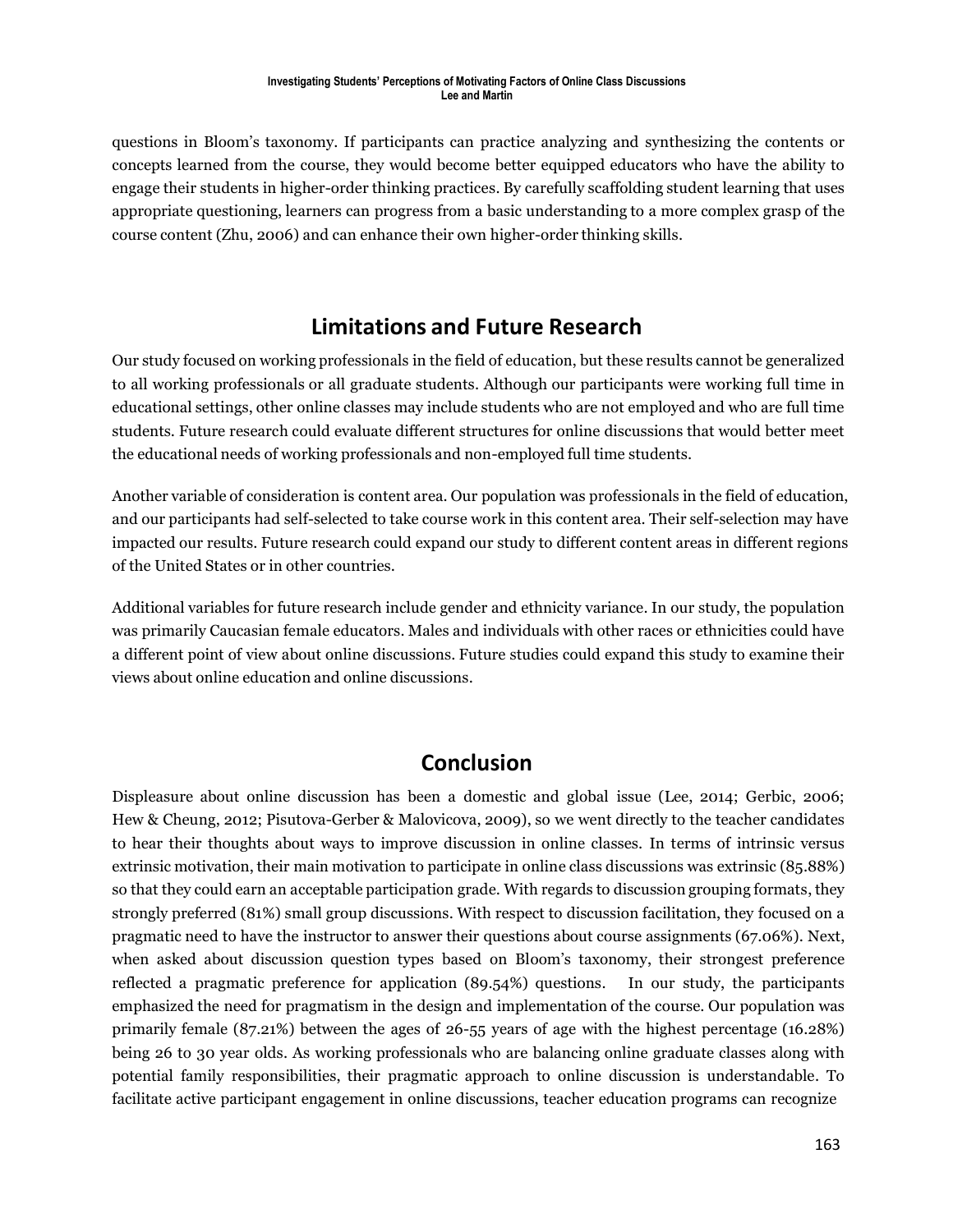the contextual issues facing their teacher candidates and recognize the interplay between intrinsic/extrinsic motivation and Community of Inquiry when designing and implementing online courses. Our study only focused on teacher candidates from one university and does not reflect the entire population; however, busy, working professionals taking online coursework at other universities may also consider the course design elements discussed in the results of our study to be desirable. To support online students, other universities may also choose to explore the needs of their online population with respect to online course discussion.

To further support working adults within large online classes, instructors may choose to focus on quality rather than quantity. For example, instructors may require fewer online discussions, and when they take place, instead of having an open discussion, they can be focused on applying a course concept to the classroom. Next, because online classes designed for working professionals may include some teacher candidates who desire enrichment opportunities, the instructor can create optional enrichment online discussions where in-service teachers can discuss alternative course topics online in depth. By collaborating with online learners, instructors can use data-driven decision making to transform online discussion from being the least desirable component of online courses to being a relevant instructional medium that better meets the needs of twenty-first-century learners.

## References

- Allen,I. E., & Seaman, J. (2013). *Changing course: Ten years of tracking online education in the United States.* Boston, MA: Babson Survey Research Group and Quahog Research Group, LLC.
- Ambient Insight Research.(2009). *The U.S. market for self-paced eLearning products and services: 2010- 2015 Forecast and analysis.* Retrieved from [http://www.ambientinsight.com/Resources/Documents/AmbientInsight\\_US\\_2008-](http://www.ambientinsight.com/Resources/Documents/AmbientInsight_US_2008-2013_LearningTechnologyMarket_ExecutiveOverview.pdf) [2013\\_LearningTechnologyMarket\\_ExecutiveOverview.pdf](http://www.ambientinsight.com/Resources/Documents/AmbientInsight_US_2008-2013_LearningTechnologyMarket_ExecutiveOverview.pdf)
- An, Y. –J., & Frick, T. (2006). Student perceptions of asynchronous computer-mediated communication in face-to-face courses. *Journal of Computer-MediatedCommunication, 11*(2), 485-499. doi:10.1111/j.1083-6101.2006.00023.x
- An, H., Shin, S., & Lim, K. (2009). The effects of different instructor facilitation approaches on students' interactions during asynchronous online discussions. *Computers & Education, 53,* 749-760. doi:10.1016/j.compedu.2009.04.015
- Arbaugh, J. B., Cleveland-Innes, M., Diaz, S. R., Garrison, D. R., Ice, P., Richardson, J. C., & Swan, K. P. (2008). Developing a community of inquiry instrument: Testing a measure of the community of inquiry framework using a multi-institutional sample. *Internet and Higher Education, 11*(3-4), 133-136. doi:10.1016/j.iheduc.2008.06.003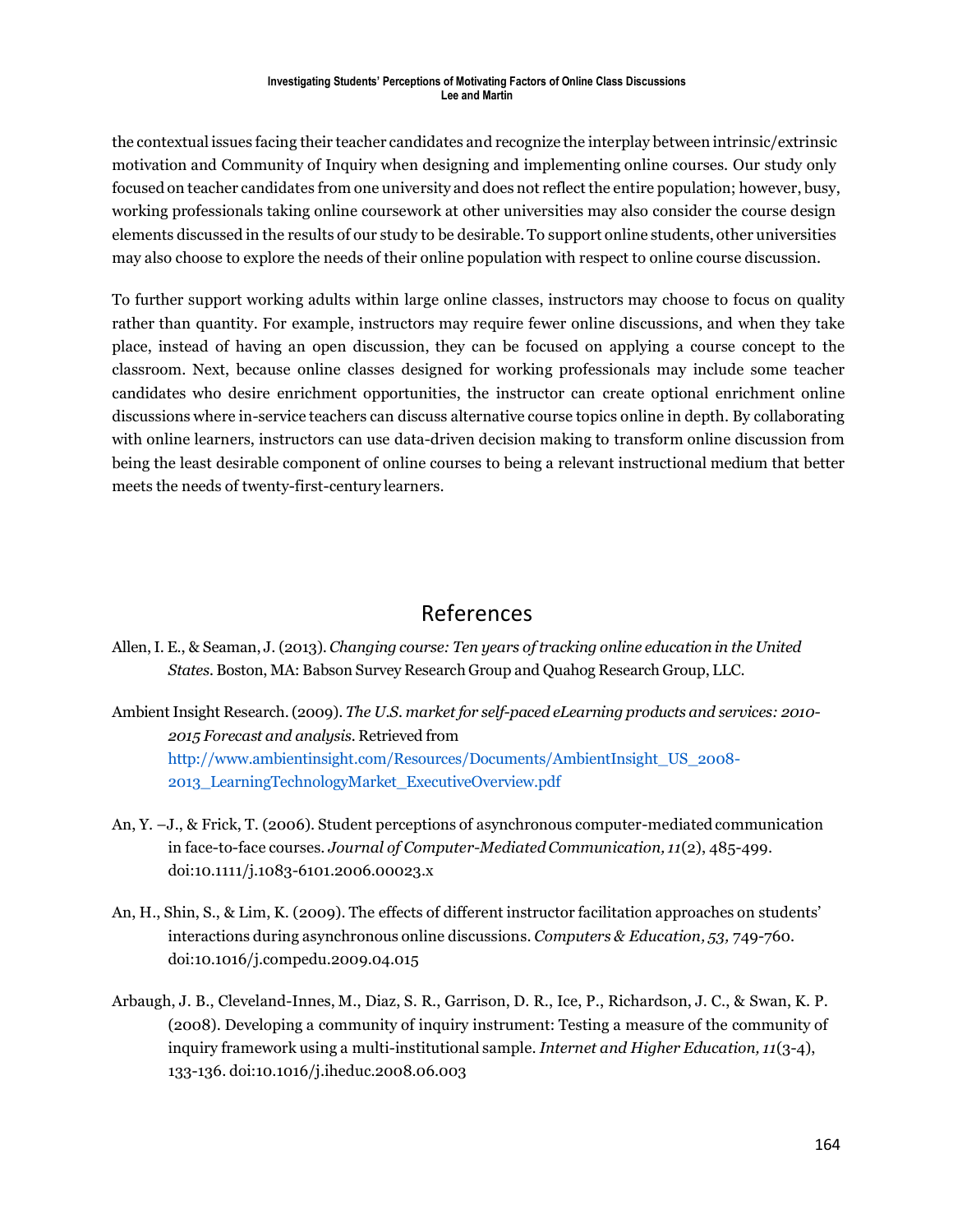- Barkley, E. F. (2010). *Student engagement techniques: A handbook for college faculty.* San Francisco, CA: Jossey-Bass.
- Berk, L. E., & Winsler, A. (1995). *Scaffolding children's learning.* Washington DC: National Association for the Education of Young Children.
- Bloom, B., Engelhart, M. Furst, E., Hill, W., & Krathwohl, D. (1956). *Taxonomy of educational objectives: The classification of educational goals. Handbook I: Cognitive domain*. New York, NY: David McKay Co Inc.
- Bonk, C. J., & Khoo, E. (2014). *Adding some tech-variety*. Retrieved from [http://tec-variety.com/TEC-](http://tec-variety.com/TEC-Variety_eBook_5-4.pdf)[Variety\\_eBook\\_5-4.pdf](http://tec-variety.com/TEC-Variety_eBook_5-4.pdf)
- Brooks, C. F., & Bippus, A. M. (2012). Underscoring the social nature of classrooms by examining the amount of virtual talk across online and blended college courses. *European Journal of Open, Distance, and E-Learning, 1.* Retrieved from <http://www.eurodl.org/?p=archives&year=2012&halfyear=1>
- Christensen, C., M., Horn, M. B., Caldera, L., & Soares, L. (2011). *Disrupting college: How disruptive innovation can deliver quality and affordability to postsecondary education.* Retrieved from [http://www.innosightinstitute.org/innosight/wp](http://www.innosightinstitute.org/innosight/wp-content/uploads/2011/02/future_of_higher_ed-2.3.pdf)[content/uploads/2011/02/future\\_of\\_higher\\_ed-2.3.pdf](http://www.innosightinstitute.org/innosight/wp-content/uploads/2011/02/future_of_higher_ed-2.3.pdf)
- Coole, H., & Watts, M. (2009). Communal e-learning styles in the online classroom. *Research in Education, 82,* 13-27.
- Correia, A. P., & Davis, N. E. (2007). *The design of collaboration in the virtual classroom*. Retrieved from [http://www.aect.org/pdf/proceedings07/2007I/07\\_12.pdf](http://www.aect.org/pdf/proceedings07/2007I/07_12.pdf)
- Deci, E. L., Cascio, W. F., & Krusell, J. (1975). Cognitive evaluation theory and some comments on the Calder and Staw critique. *Journal of Personality and Social Psychology, 31*(2), 81-85.
- Deci, E. L., & Ryan, R. M. (1985). *Intrinsic motivation and self-determination in human behavior*. New York, NY: Plenum.
- Díaz, S. R., Swan, K., Ice, P., & Kupczynski, L. (2010). Student rating of the importance of survey items, multiplicative factor analysis, and the validity of the community of inquiry survey. *Internet and Higher Education, 13,* 22-30. doi:10.1016/j.iheduc.2009.11.004
- Du, J., & Xu, J. (2010). The quality of online discussion reported by graduate students. *Quarterly Review of Distance Education, 11,* 13-24.
- Dykman, C., & Davis, C. (2008). Online education forum Part three: A quality online educational experience. *Journal of Information Systems Education, 19*(3), 281-289.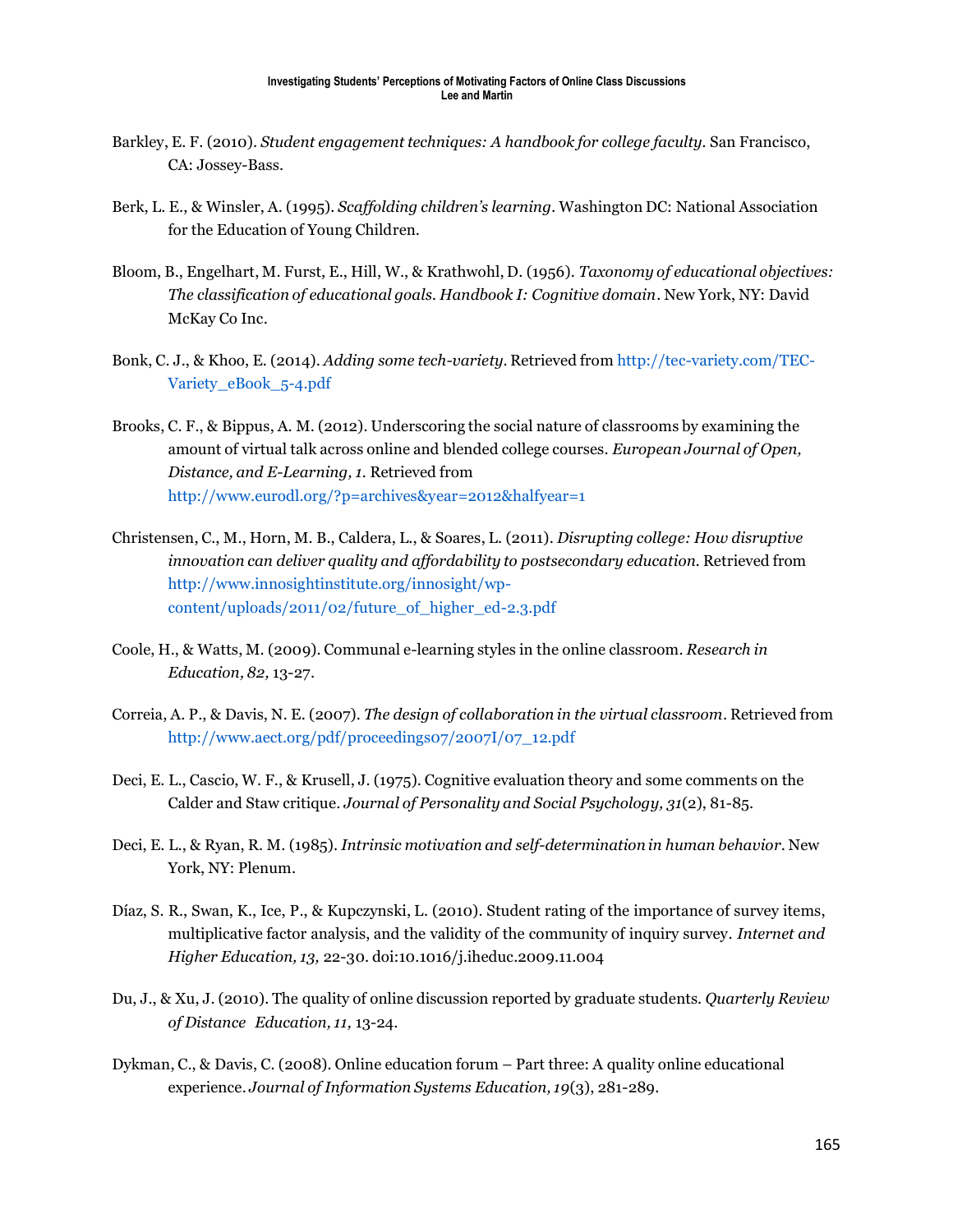- Fisher, K. (2010). Online student engagement: CCSSE finds enrollment status and online experience are key. *Community College Week, 22*(20), 7.
- Freeman, J. (n.d.). *Using discussion in online courses: The importance of interactivity.* Retrieved from [https://academics.utep.edu/Portals/844/nofo/Using%20Discussions%20in%20Online%20Cour](https://academics.utep.edu/Portals/844/nofo/Using%20Discussions%20in%20Online%20Courses.pdf) [ses.pdf](https://academics.utep.edu/Portals/844/nofo/Using%20Discussions%20in%20Online%20Courses.pdf)
- Fung, Y. Y. H. (2004). Collaborative online learning: Interaction patterns and limiting factors. *Open Learning, 19*(2), 135-149. doi: 10.1080/0268051042000224743
- Garrison, D. R. (2007). Online community of inquiry review: Social, cognitive, and teaching presence issues. *Journal of Asynchronous Learning Networks, 11*(1), 61-72.
- Garrison, D. R., Anderson, T., & Archer, W. (2000). Critical inquiry in a text-based environment: Computer conferencing in higher education. *The Internet and Higher Education, 2*(2–3), 87–105.
- Garrison, D. R., Anderson, T., & Archer, W. (2001). Critical thinking, cognitive presence and computer conferencing in distance education. *The American Journal of Distance Education, 15*(1), 7-23. doi: 10.1080/08923640109527071
- Gay, L. R., Mills, G. E., & Airasian, P. (2009). *Educational research: Competencies for analysis and application.* Upper Saddle River, NJ: Pearson.
- Gerbic, P. (2006). To post or not to post. Undergraduate student perceptions about participating in online discussions. In *Who's learning? Whose technology?* Proceedings Ascilite Sydney 2006. Retrieved from [http://www.ascilite.org.au/conferences/sydney06/proceeding/pdf\\_papers/p124.pdf](http://www.ascilite.org.au/conferences/sydney06/proceeding/pdf_papers/p124.pdf)
- Gilmore, S., & Warren, S. (2007). Emotion online: Experiences of teaching in a virtual learning environment. *Human Relations, 60*(4), 581-608. doi: 10.1177/0018726707078351
- Hall, R. A. (2015). Critical thinking in online discussion boards: Transforming an anomaly. *The Delta Kappa Gamma Bulletin International Journal for Professional Educators, 81*(3), 21-43.
- Hammond, M. (1999). Issues associated with participation in online forums the case of the communicative learner. *Education and Information Technologies, 4*(4), 353-367.
- Hartnett, M. (2016). *Motivation in online education*. Singapore: Springer Science+Business Media. doi: 10.1007/987-981-10-0700-2
- Hew, K. F., & Cheung, W. S. (2010a). Possible factors influencing Asian students' degree of participation in peer-facilitated online discussion forums: A case study. *Asia Pacific Journal of Education, 30*(1), 85-104. doi:10.1080/02188790903503619
- Hew, K. F., & Cheung, W. S. (2010b). The relationship between group size and advanced level knowledge construction in asynchronous online discussion environments.In C. H. Steel, M. J. Keppell, P.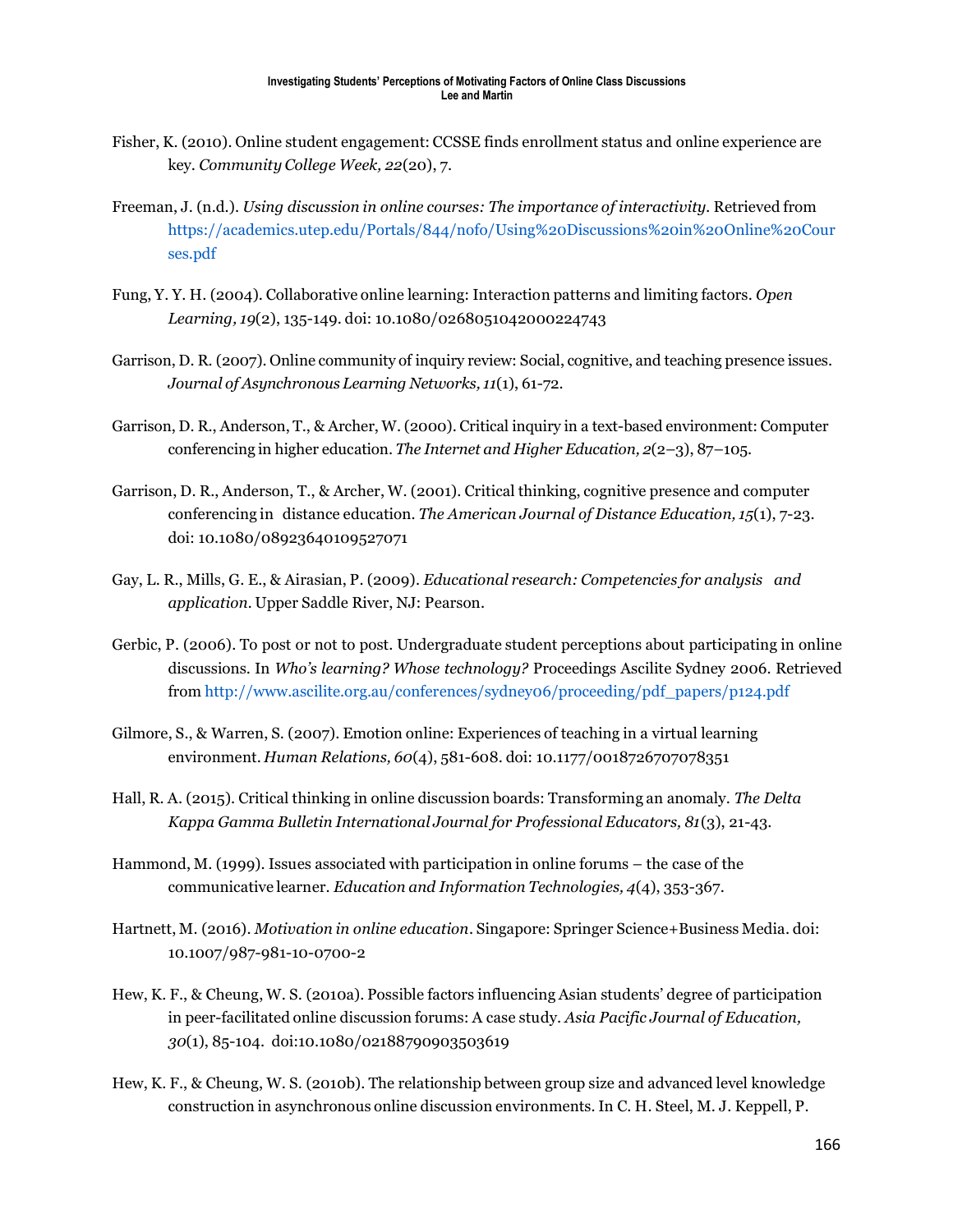Gerbic, & S. Housego (Eds.). *Curriculum, technology and transformation for an unknown future*. Proceedings Ascilite Sydney 2010 (pp. 428-432). Sydney: Ascilite.

- Hew, K. F., & Cheung, W. S. (2012*). Student participation in online discussions: Challenges, solutions, and future research*. New York, NY: Springer.
- Jeong, A., & Frasier, S. (2008). How day of posting affects growth patterns in asynchronous discussion threads in computer-supported collaborative argumentation. *British Journal of Educational Technology, 39*(5), 875-887. doi:10.1111/j.1467-8535.2007.00789.x
- Lee, J. (2014). An exploratory study of effective online learning: Assessing satisfaction levels of graduate students of mathematics education associated with human and design factors of an online course. *The International Review of Research in Open and Distributed Learning. 15*(1), 111-132.
- Leedy, P. D., & Ormrod, J. E. (2016). *Practical research: Planning and design*. Boston, MA: Pearson.
- Mandigo, J. L., & Holt, N. L. (1990). Putting theory into practice: How cognitive evaluation theory can help us motivate children in physical activity environments. *Journal of Physical Education, Recreation & Dance, 71*(1), 44-49.
- Maurino, P. S. M. (2006-2007). Looking for critical thinking in online threaded discussions. *Journal of Educational Technology Systems, 35*(3), 241-260.
- Mazzolini, M., & Maddison, S. (2007). When to jump in: The role of the instructor in online discussion forums. *Computers & Education, 49,* 193-213. doi:10.1016/j.compedu.2005.06.011
- Meyer, K. A. (2014). *Student engagement online: What works and why*. San Francisco, CA: Whiley Subscription Services.
- Meyer, K. A., & McNeal, L. (2011). How online faculty improve student learning productivity. *Journal of Asynchronous Learning Networks, 15*(3), 37-53.
- Nagel, D. (2010). *The future of e-learning is more growth*. *Campus Technology.* Retrieved from <https://thejournal.com/articles/2010/03/03/the-future-of-e-learning-is-more-growth.aspx>
- Naughton, C., Smeed, J., & Roder, J. (2011). Delimiting the prospect of openness: An examination of initial student approaches to e-learning.*International Review of Research in Open and Distance Learning, 12*(2), 103-121.
- Nonnecke, B., & Preece, J. (2000). Lurker demographics: Counting the silent. In T. Turner, G. Szwillus, M. Czerwinski, & F. Paternò (Eds.), S. Pemberton (Associate Eds.), *CHI 2000 Conference proceedings: Conference on human factors in computing systems* (pp. 73-80). New York, NY: The Association for Computing Machinery, Inc.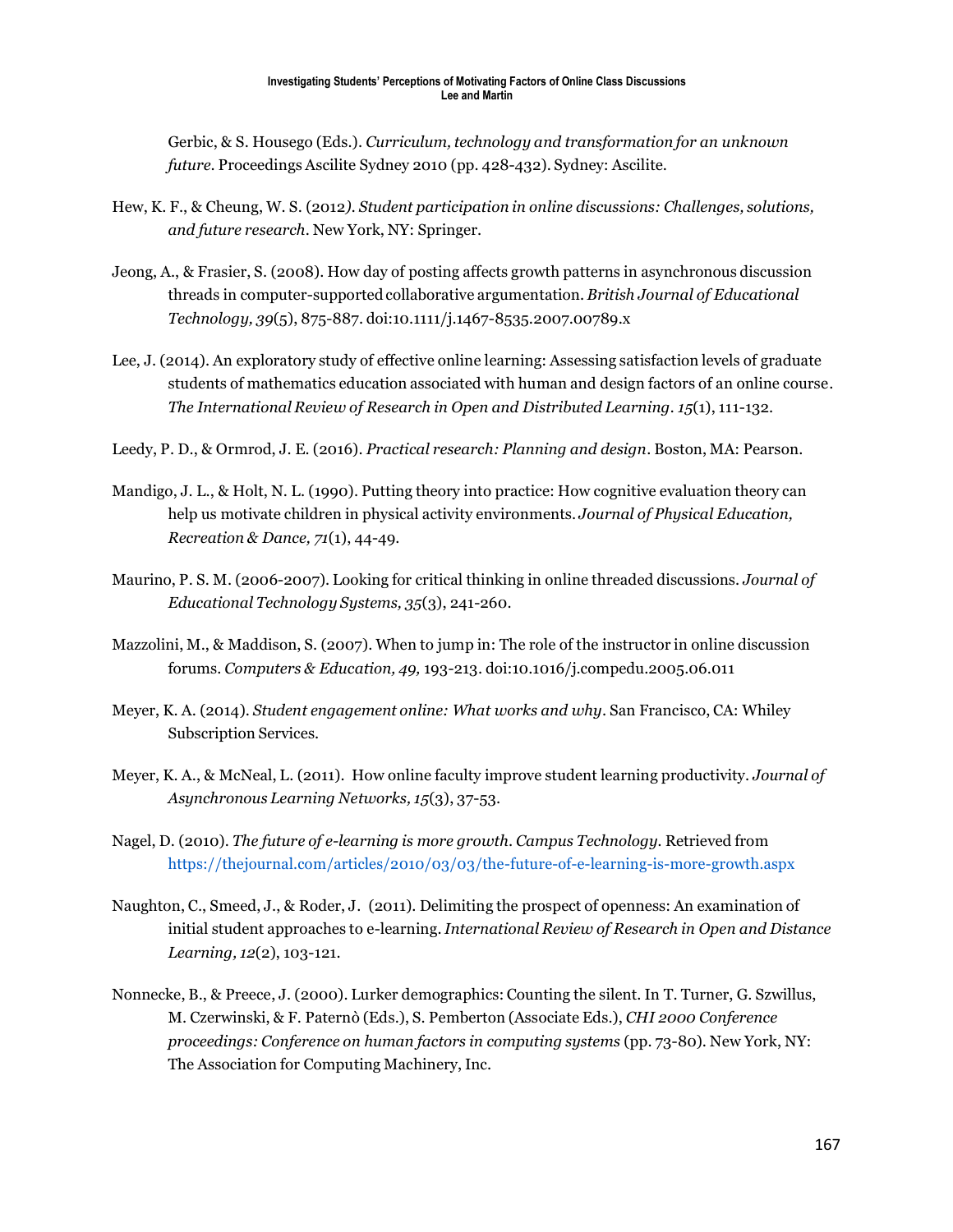- Norton, P., & Hathaway, D. (2008). Exploring two teacher education online learning designs: A classroom of one or many? *Journal of Research on Technology in Education, 40*(4), 475-495. doi:10.1080/15391523.2008.10782517
- Osborne, J. (2015). What is rotating in exploratory factor analysis. *Practical Assessment Research & Evaluation, 20* (2), 1-7.
- Pena-Shaft, J. B., & Nicholls, C. (2004). Analyzing student interactions and meaning construction in computer bulletin board discussions. *Computers & Education, 32*(3), 221-238. doi:10.1016/j.compedu.2003.08.003
- Pisutova-Gerber, K., & Malovicova, J. (2009). Critical and higher order thinking in online threaded discussions in the Slovak context. *International Review of Research in Open and Distance Learning, 10*(1), 1-15.
- Qui, M., Hewitt, J., & Brett, C. (2014). Influence of group configuration on online discourse writing. *Computer & Education, 71,* 289-302. doi: 10.1016/j.compedu.2013.09.010
- Rettig, M. (2013). Online postings of teacher education candidates completing student teaching: What do they talk about? *Linking Research & Practice to Improve Learning, 57*(4), 40-45.
- Rietveld, T. & Van Hout, R. (1993). *Statistical techniques for the study of language and language behavior*. Berlin – New York, NY: Mouton de Gruyter.
- Rollag, K., (2010). Teaching business case studies online through discussion boards: Strategies and best practices. *Journal of Management Education, 34*(4), 499-526. doi: 10.1177/1052562910368940
- Romero, M., & Barberà, E. (2011). Quality of learners' time and learning performance beyond quantitative time-on-task. *The International Review of Research in Open and Distance Learning, 12*(5), 126- 137.
- Rourke, L., & Anderson, T. (2002). Using peer teams to lead online discussion. *Journal of Interactive Media in Education, 1*. Retrieved from <http://www-jime.open.ac.uk/article/view/37/>
- Russell, M., Kleiman, G., Carey, R., & Douglas, J. (2009). Comparing self-paced and cohort-based online courses for teachers. *Journal of Research on Technology in Education, 41*(4), 443-466.
- Ryan, R, M., & Deci, E. L. (2000). Intrinsic and extrinsic motivations: Classic definitions and new directions. *Contemporary Educational Psychology, 25*, 54-67. [doi:10.1006/ceps.1999.1020](http://dx.doi.org.ezproxy.uta.edu/10.1006/ceps.1999.1020)
- Schellens, T., & Valcke, M. (2006). Fostering knowledge construction in university students through asynchronous discussion groups. *Computers & Education, 46,* 349-370. doi:10.1016/j.compedu.2004.07.010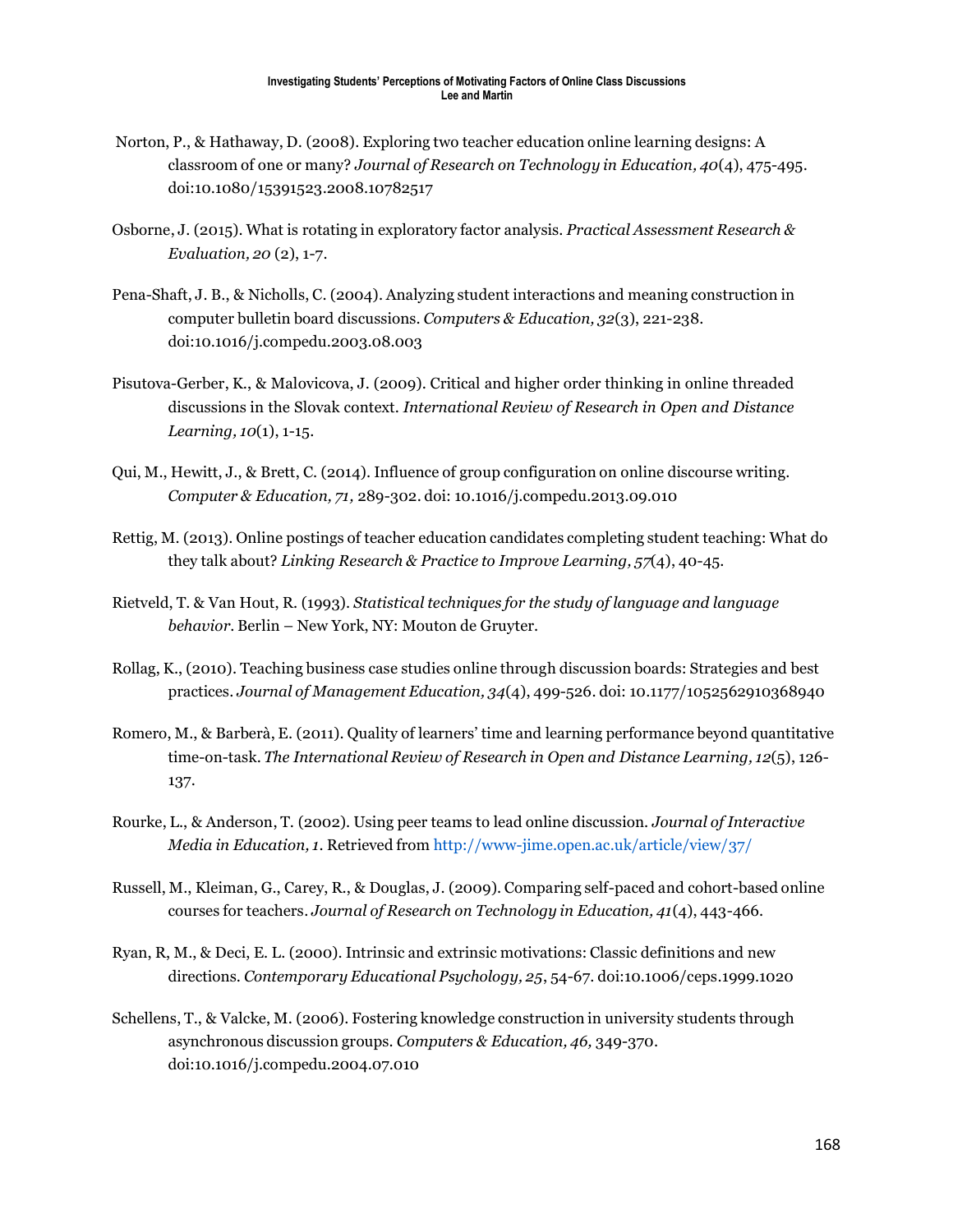- Seo, K. K. (2007). Utilizing peer moderating in online discussion: Addressing the controversy between teacher moderation and nonmoderation. *The American Journal of Distance Education, 21*(1), 21- 36. doi:10.1080/08923640701298688
- Shea, P., & Bidjerano, T. (2009). Community of inquiry as a theoretical framework to foster ''epistemic engagement" and ''cognitive presence" in online education. *Computers & Education, 52*, 543– 553. doi:10.1016/j.compedu.2008.10.007
- Skinner, E. (2009). Using community development theory to improve teacher engagement in online discussion: A case study. *ALT-J, Research in Learning Technology, 17*(2), 89-100. doi: 10.1080/09687760902951599
- Stein, D. S., Wanstreet, C. E., Slagle, P., Trinko, L. A., & Lutz, M. (2013). From "hello" to higher-order thinking: The effect of coaching and feedback on online chats. *Internet and Higher-Education, 16,* 78-84. doi:10.1016/j.iheduc.2012.03.001
- Sweet, M., & Michaelson, L. (2012). Critical thinking and engagement: Creating cognitive apprenticeships with team-based learning. In M. Sweet & L. Michaelson (Eds.), *Team based learning in the social sciences and humanities: Group work that works to generate critical thinking and engagement*  (pp. 5-32). Sterling, VA: Stylus Publishing.
- Tagg, A. C. (1994). Leadership from within: Student moderation of computer conferences. *American Journal of Distance Education, 8*(3), 40-50. doi:10.1080/08923649409526865
- Umbach, P. D., & Wawrzynski, M. R. (2005). Faculty do matter: The role of college faculty in student learning and engagement. *Research in Higher Education, 46*(2), 153-184. doi: 10.1 007/s 1 1 1 62- 004- 1 598- 1
- Winograd, D. (2000). The effects of training moderation in online asynchronous distance learning. In M.Crawford & M. Simonson (Eds.), *Annual proceedings of selected research and development papers presented at the National Convention of the Association for Educational Communications and Technology. Volumes 1 and 2* (pp. 462-470)*.* Denver, CO: National Convention of the Association for Educational Communications and Technology.
- Xie, K., DeBacker, T. K., & Ferguson, C. (2006). Extending the traditional classroom through online discussion: The role of student motivation. *Journal of Educational Computing Research, 34*(1), 67-89.
- Yeh, H. T., & Buskirk, E. V. (2005). An instructor's methods of facilitating students' participation in asynchronous online discussion.In C. Crawford, D. A. Willis, R. Carlsen, I. Gobson, K. McFerin, J. Price, & R. Weber (Eds.), *Proceedings of Society for Information Technology and Teacher Education International Conference 2005* (pp. 682-688). Chesapeake, VA: AACE.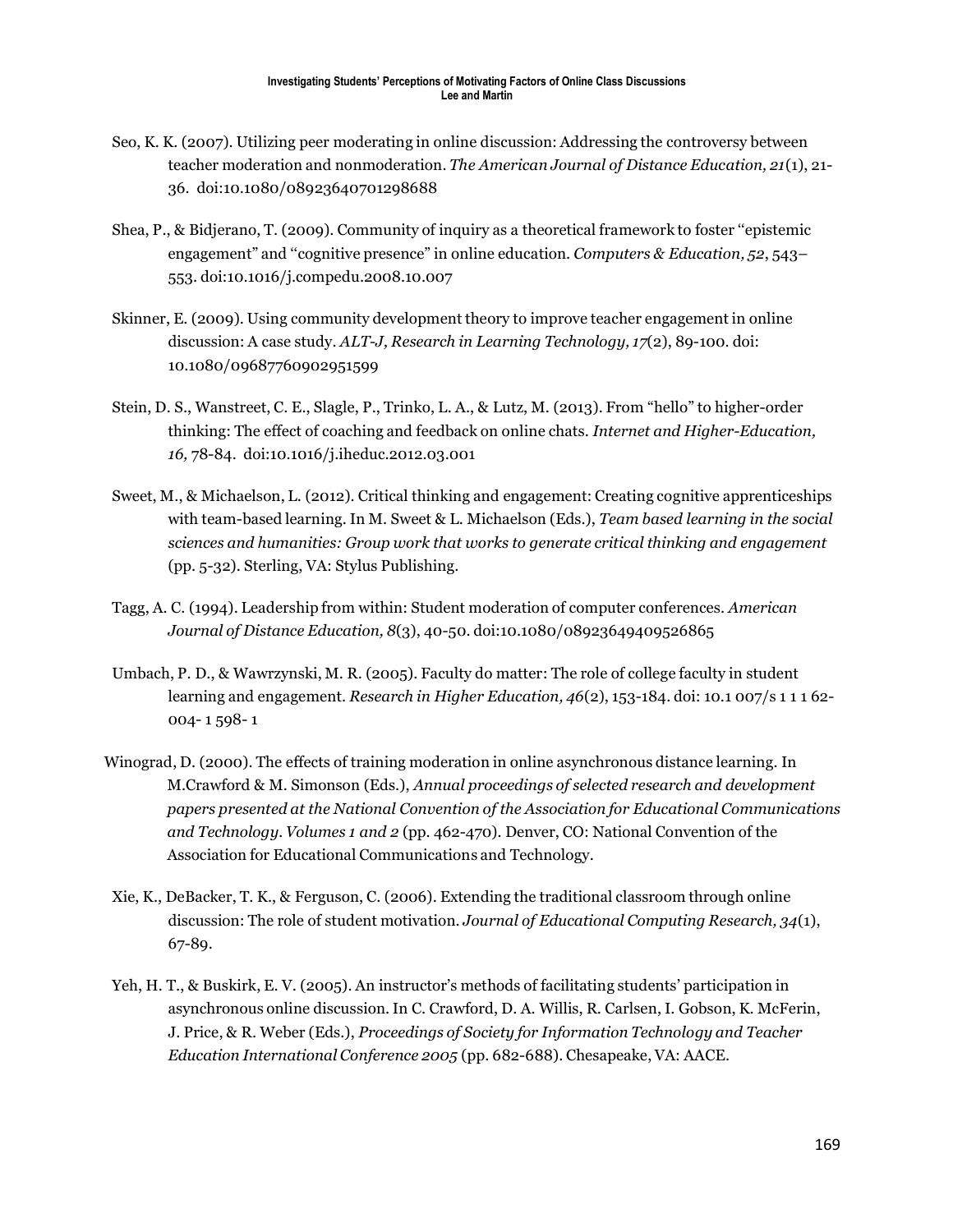Zhu, E. (2006). Interaction and cognitive engagement: An analysis of four asynchronous online discussions. *Instructional Strategies, 34*(6), 451-480. doi: 10.1007/s11251-006-0004-0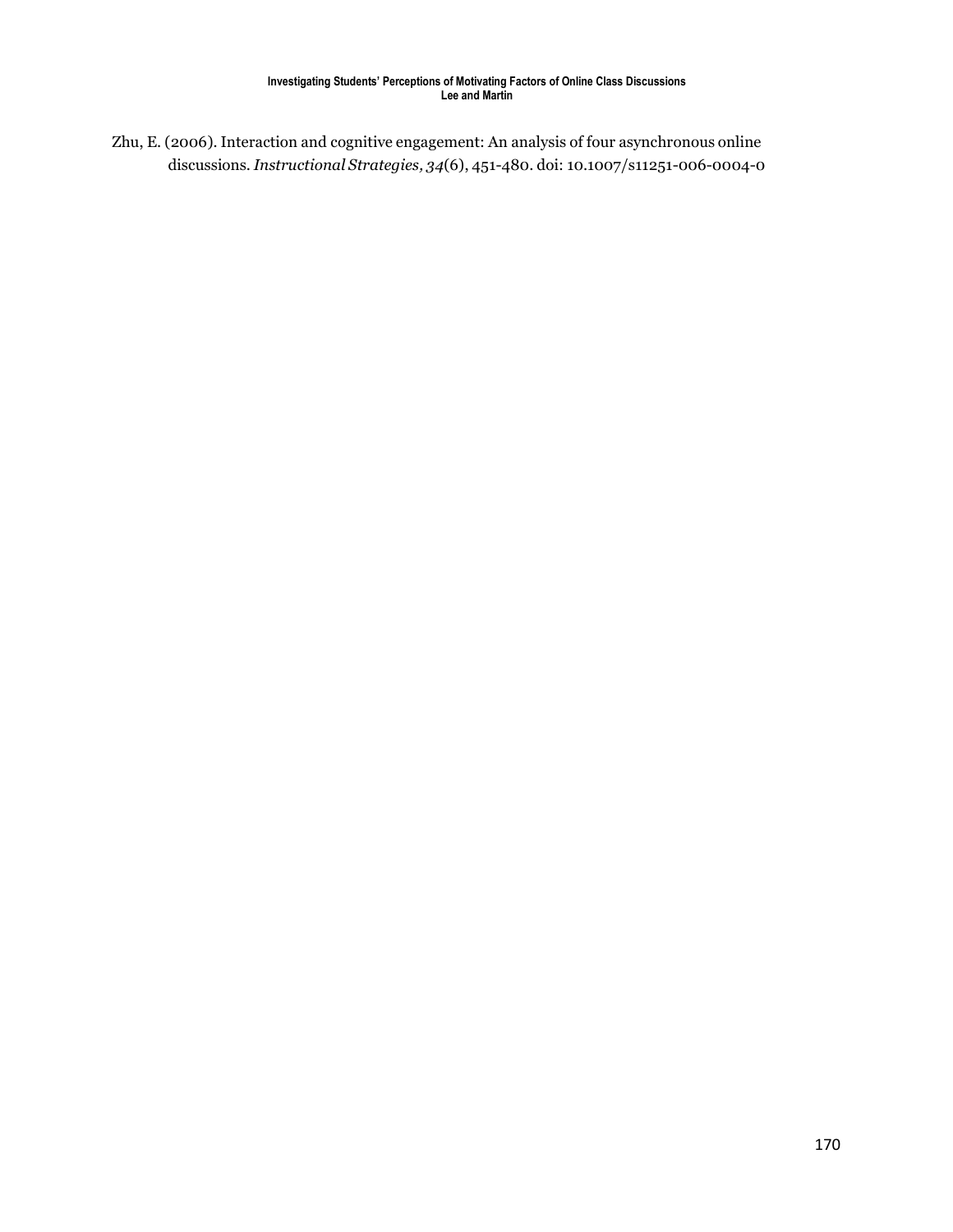# Appendix

### **Survey**

Note. 5 point-Likert scale (5 = Strongly Agree; 4 = Agree; 3 = Neutral; 2 = Disagree; and 1 = Strongly *Disagree) was provided on each item from 5-6.*

#### 1. What is your gender?

- Female
- Male

2. What is your racial/ethnic background?

- American Indian/Alaska Native
- Asian
- Black/African American
- Hispanic
- Native Hawaiian or other Pacific Islander
- Other
- White

3. I am

- 18-25 years old
- 26-30 years old
- 31-35 years old
- 36-40 years old
- 41-45 years old
- 46-50 years old
- $\bullet$  51-55 year old
- 56-60 years old
- $\bullet$  61-65 years old

#### 4. I am in the

- elementary education program
- middle level education program
- secondary education program.
- all level education(kindergarten through grade 12 program

#### 5. In online classes, why do you participate in online discussions?

- earning an acceptable participation grade
- increasing knowledge of subject/materials
- building friendships
- helping classmates
- getting through the course
- practicing open interactions